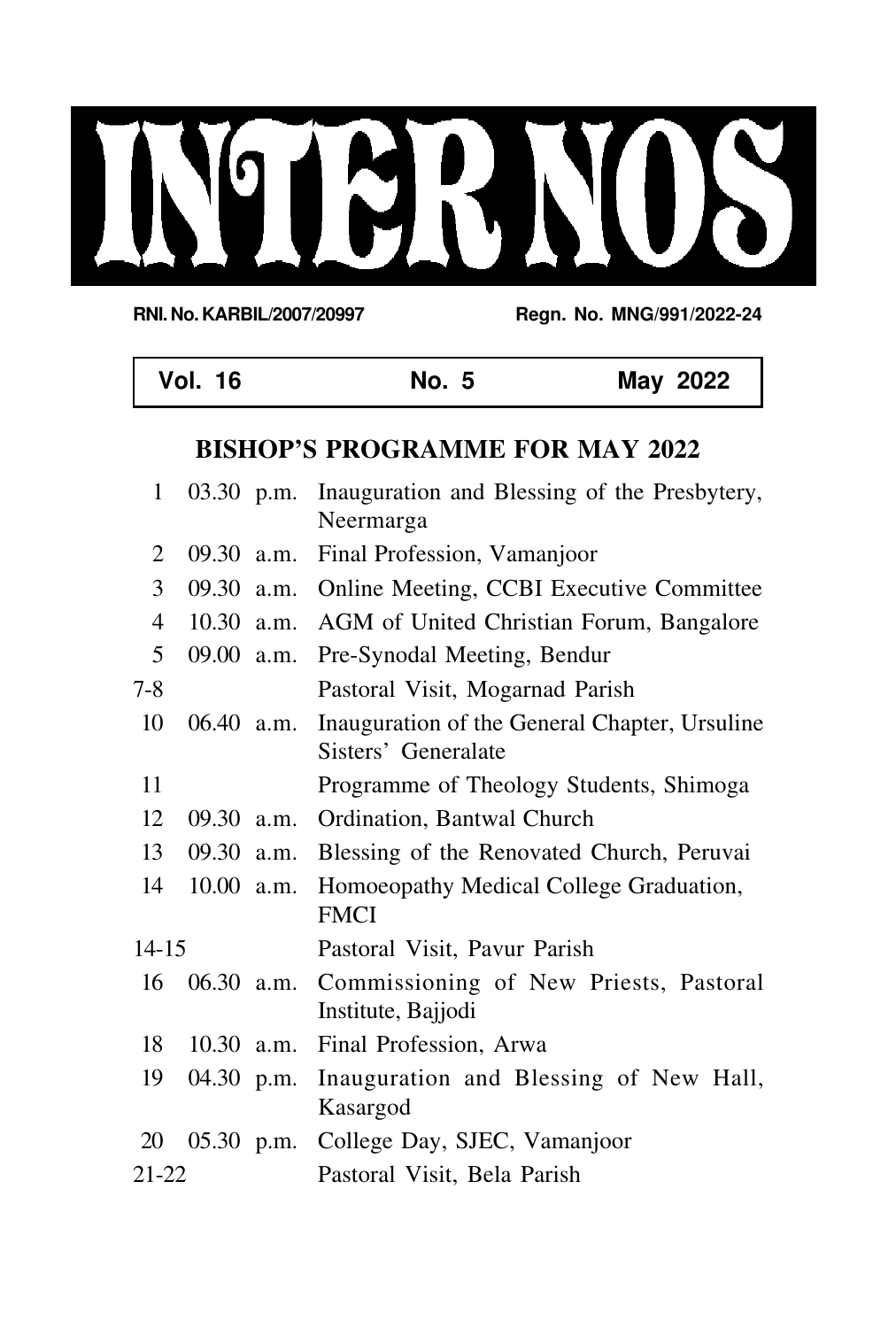| 28-29 |  | Pastoral Visit, Miyapadav                              |
|-------|--|--------------------------------------------------------|
|       |  | 26 05.00 p.m. Confirmation at Shakthinagar             |
|       |  | 23 10.00 a.m. CBE General Body Meeting, Bishop's House |

#### **Bishop Meets in the Forenoon:**

Diocesan Clergy, 25; Religious Men and Women, 26; Lay Faithful, 27.

#### **BISHOP'S MESSAGE FOR MAY 2022**

**Marian Month:** The month of May, dedicated to Mother Mary, has a number of commemorations: Our Lady of Pompeii (May 8), Our Lady of Fatima (May 13), Our Lady of Vladimir (May 21), Mary, Help of Christians (May 24), and Visitation of the Blessed Virgin Mary (May 31), make this month special. Mary's invitation at Fatima to consecrate the whole of humanity and especially Russia to her Immaculate Heart has been once again heeded by Pope Francis, and the Bishops of the whole world joined him on 25 March 2022 in consecrating Russia and Ukraine. Our Mother's ears are very attentive to our supplications. Let us continue to pray for these warring countries either in the morning or in the evening, in front of the statue of Mary or near the Grotto of our Lady of Lourdes, by reciting Rosary and singing Marian hymns. I request the Parish Priests and Chaplains to recommend the May devotion in the parishes and families strongly.

**World Day of Prayer for Vocations:** The Good Shepherd Sunday (May 8, 2022) is a day to publicly fulfil the Lord's instruction to, "pray earnestly to the Lord of the harvest to send out labourers into his harvest" (Mt 9:38; Lk 10:2). Vocation is God's gift, and the Lord wants that we receive it by asking for it. The Church's continuous prayer for this gift affirms the primacy of faith and grace in all that concerns vocations to the priesthood and to the consecrated life. Please encourage the families to pray that young men and women hear and respond generously to the Lord's call to the priesthood, religious life, societies of apostolic life, secular institutes and to missionary life. I request the Parish Priests to involve themselves in vocation promotion actively. This intention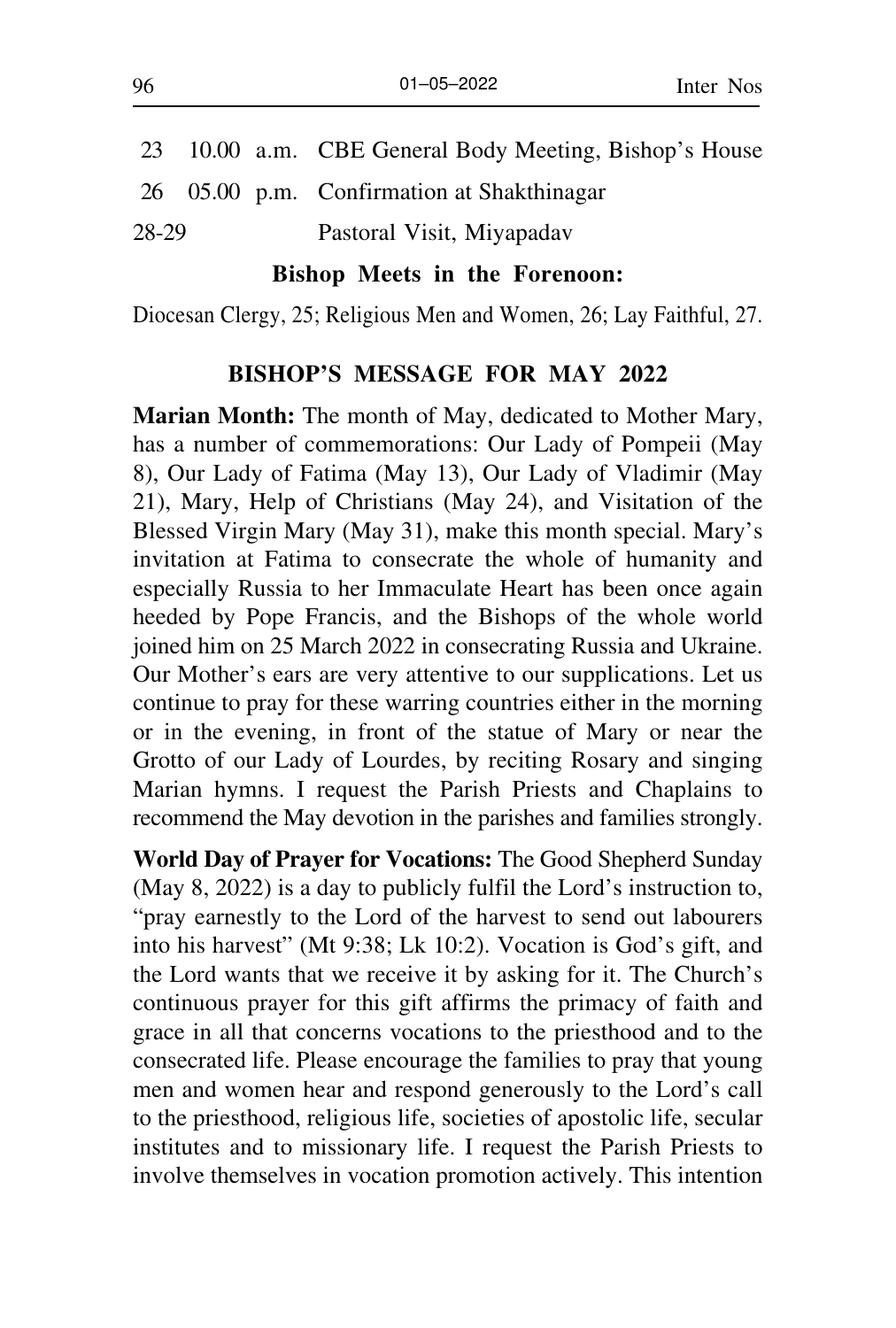should be explained to the faithful in the homily and be the object of intercessions in the Prayer of the Faithful. While you recommend boys and girls to different congregations and dioceses, please do not forget to send some boys coming from faith-filled families to our Diocese. The Papal Intention for this month too invites us to pray for all young people, that they may follow Mother Mary's way in listening, discerning, and acting with courage for dedicated service.

**New Priests as God's Gift:** We are blessed with five young men who have generously responded to the call of the Lord and have undergone formation towards Priesthood in St Joseph's Inter-diocesan Seminary. While I congratulate the newly ordained Priests, Frs. Ivan Peter Cordeiro, Vijay Monteiro, Vivek Deepak Pinto, Johnson Denzil Pereira, and Vivian Nishanth Rodrigues, for their generous self-offering, I invite all to pray for them that they may remain faithful to the Lord all through their life. Furthermore, I sincerely thank their Parents, Parish Priests who accompanied them in their life's journey, the Formators in the Seminary and all the benefactors who have contributed towards their formation.

**Transfer of Priests and New Commission:** This month, Priests' transfers are taking place. It is a grace-filled moment for the Priests to recall all the good the Lord has done through them in the particular parish they have been serving, and now they are called to serve in another portion of the Diocese. Dear Brother Priests, the transfers do bring emotion-filled moments because the People of God have trusted you, and they have opened their conscience to you, and you have been the channel of God's grace for them. You have also received their affection, and there has been mutual spiritual enrichment. As you receive the new commission, offer your cares and concerns in the hands of the Lord who called you and of Mother Mary, the Mother of Priests, to experience God's providential care even in the new place. Do not forget to pray for the Parish Priest who succeeds you and for the people under his care. Thank you for your wholehearted collaboration in the past years. Kindly cooperate with your successors in case they need your assistance.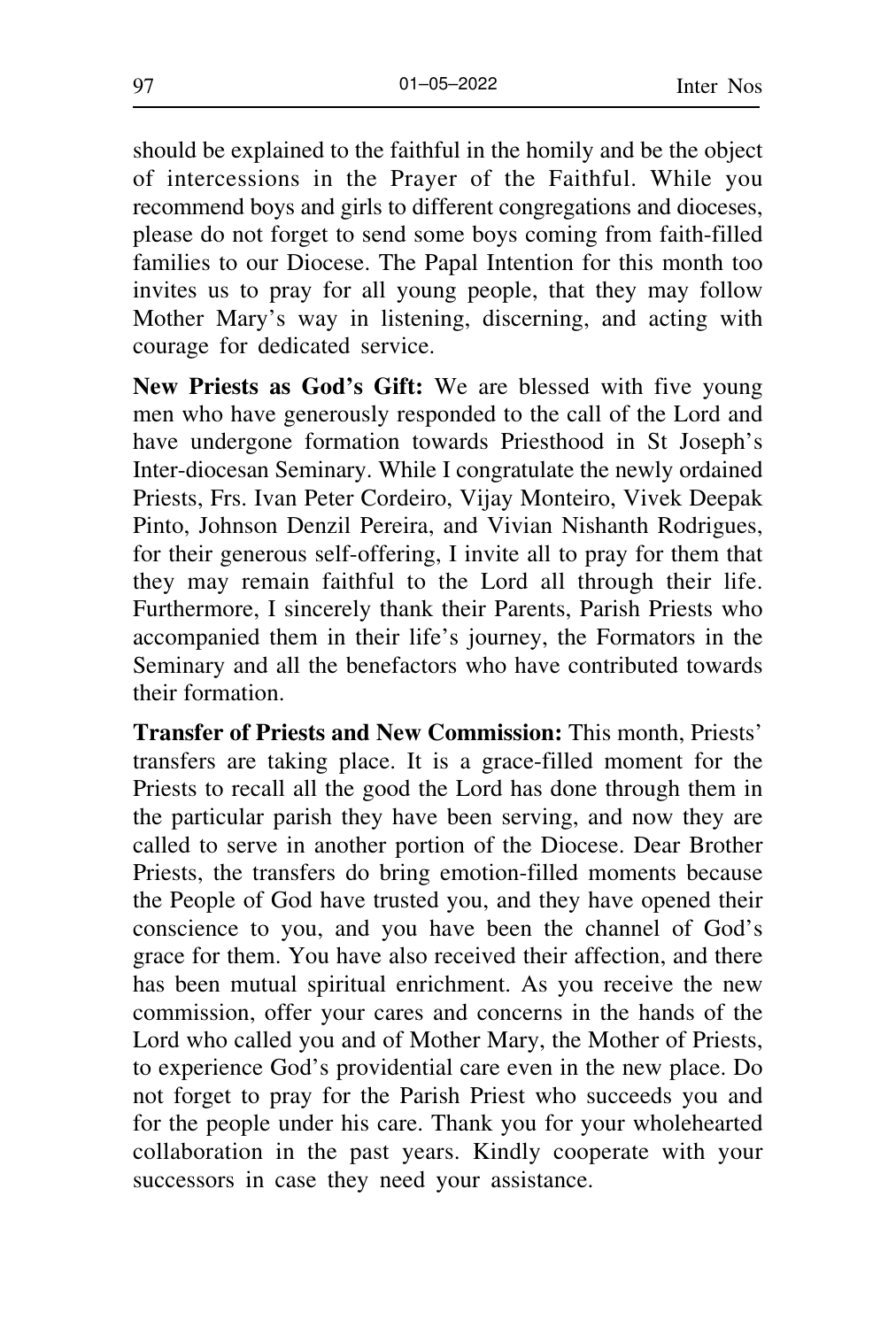**Faith Formation and Adult Catechesis:** Though a majority of people frequents the Sunday services in our Diocese, many have only minimal knowledge of the tenets of our faith and they feel inadequate to explain when they are questioned. The adult catechesis is the need of the hour in these challenging times so that they stand firm in their faith and answer the questions posed to them. Therefore, I request the Parish Priests to organise adult catechesis with the help of the Commission for Catechesis. You may choose for this year, the articles of faith, that is, the first part of the Catechism of the Catholic Church, and use creative methods to bring home the content of faith.

**A Word of Gratitude:** On April 7, 2022, we had the ongoing formation of the Clergy, Recollection and Chrism Mass. It was indeed a rich experience of *Unum Presbyterium* with large number of Priests participating in the events. I thank the Secretary of the Council of Priests for organising the whole event of the morning session at St Joseph's Inter-diocesan Seminary. My thanks go to the Rector and the Administrator of the Seminary for the arrangements, the resource persons and all those who contributed in the study session. I am indebted to the Vicar General, the Rector of the Holy Rosary Cathedral, the Preacher of the Recollection, and the Confessors. In former years, the days of Pastoral Consultations were organised with study sessions on the first day morning, and after that, the pastoral issues were discussed in the afternoon and on the following day. Many priests stayed overnight, and there were lighter moments after dinner on the first day. All these have value in building up good relationships and fraternity among the clergy and facilitating better collaboration in the pastoral ministry.

May Mother Mary intercede for us.

X Peter Paul Saldanha  **Bishop of Mangalore**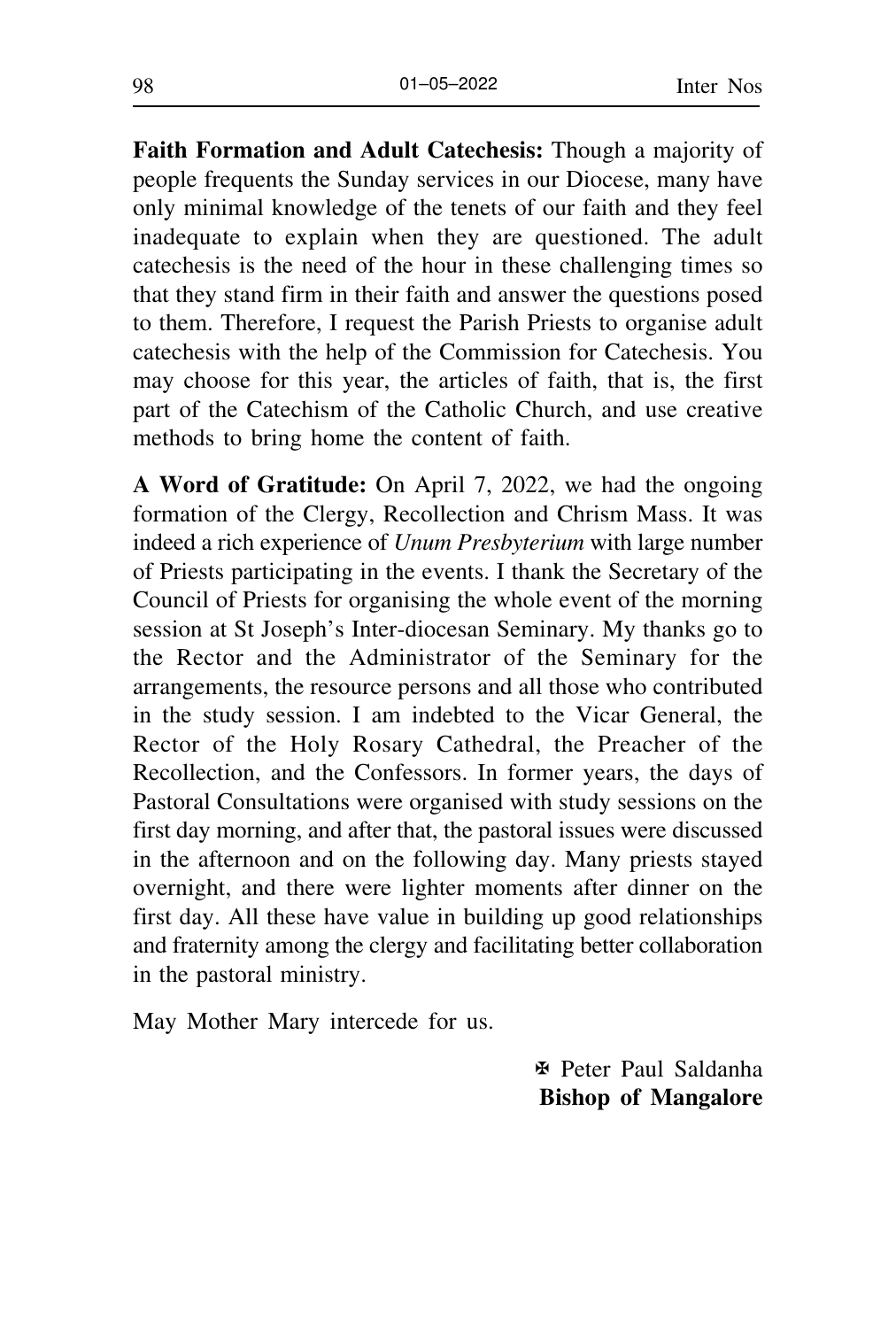# **INTRODUCING THE NEW PRIESTS OF THE DIOCESE OF MANGALORE**

*You did not choose me, but I chose you and appointed you that you should go and bear fruit and that your fruit should abide* (John 15:16)

Jesus spoke these words during his farewell discourse to the apostles whom he called friends. The very first command of God, 'Be fruitful and multiply' to the first parents of humankind, is reiterated by Jesus to his chosen disciples through his *mandatum* of 'bearing fruit that will last.' With these wishes and blessings, the Diocese of Mangalore delights in the anointing of five energetic and dynamic young men to the Sacred Order of Presbyterate who have expressed their willingness heeding their consciences to serve the people of God. With a jubilant song of praise ringing in our hearts, let us know these five new priests.

**Fr Johnson Denzil Correa** was born on 12 November 1993 in the family of Francis Pereira and Leena Pereira from Holy Family Church, Omzoor. He has an older brother. Fr Johnson is a science graduate (BSc.), and he did his regency at St Philomena College, Puttur and his diaconal ministry at Most Holy Redeemer Church, Belthangady. He completed his seminary formation at St Joseph's Seminary, Jeppu. Known for his studiousness and management skills with a special talent for singing and music, his motto for his priestly life is: "to preach the Word and to reach the world." (Mark 6:15). His gentleness and commitment may bring many people to God and to believe in Christ.

**Fr Ivan Peter Cordeiro** was born on 06 October 1992 in the family of late Paul Cordeiro and Rita Cordeiro from St Peter Claver Church, Arva. He is the youngest among his four siblings and has completed his graduation in Commerce (B.Com). He did his regency at Pastoral Institute, Bajjodi and his diaconal ministry at St Antony Church, Kulur. He completed his seminary formation at St Joseph's Seminary, Jeppu. Known for his skills in agriculture and sports, he has an ardent desire to reach out to the least ones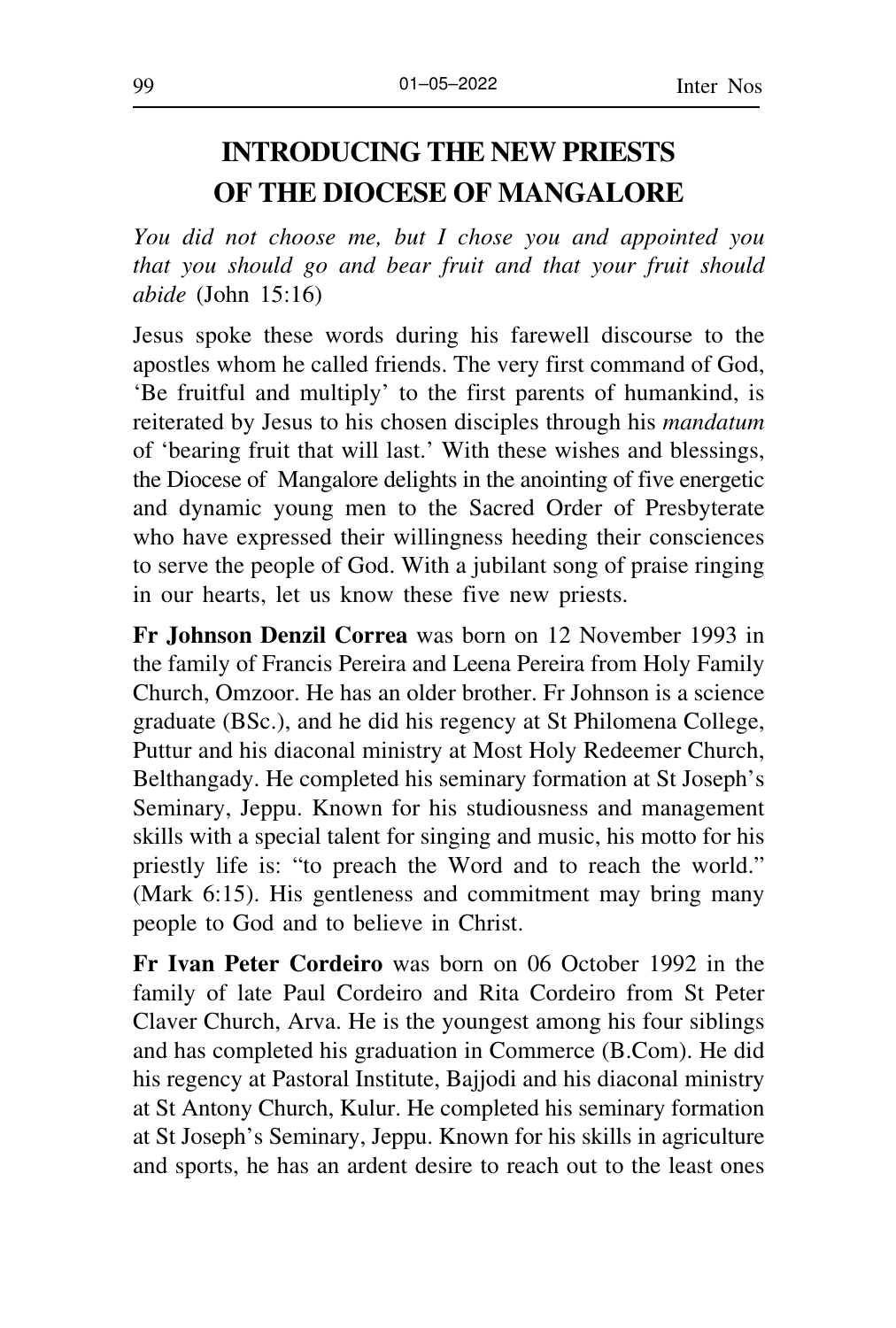in the society. His motto is "to express the experience of God." His dynamism and service mindedness may become an expression of God experience to the people he will serve.

**Fr Vijay Monteiro** was born on 03 March 1992 in the family of Francis Monteiro and Mercine Monteiro from Our Lady of Nativity Church, Banakal. He is the eldest among his three siblings and has completed his graduation in Arts (BA). He did his regency at Our Lady of Fatima Church, Miyapadavu and his diaconal ministry at Most Holy Saviour Church, Agrar. He completed his seminary formation at St Joseph's Seminary, Jeppu. Known for his silent service and dedication to the work assigned, his desired motto is, "to become hope for the hopeless." His docility and formidable faith may bring hope in the trying moments of life of others, thereby manifesting the merciful face of Christ.

**Fr Vivek Deepak Pinto** was born on 14 August 1993 in the family of Albert and Severine Pinto from Scared Heart of Jesus Church, Madanthyar. He is the second among his three siblings and has completed his graduation in Arts (BA). He did his regency at Our Lady of Dolours Church, Bela and his diaconal ministry at Holy Cross Church, Cordel. He completed his seminary formation at St Joseph's Seminary, Jeppu. Known for his commitment and focus on the meticulous completion of tasks assigned, his inspirational motto is, "The Spirit of the Lord is upon me" (Luke 4:18). His dedication and vigilance in life may bear fruits of the Spirit in the vineyard of the Lord.

**Fr Vivian Nishanth Rodrigues** was born on 31 May 1993 in the family of Pius Rodrigues and Irene D'Almeida from St Thomas Church, Kollangana. He is the eldest among his 5 siblings and has completed his graduation in Arts (BA). He did his regency at Our Lady of Mount Carmel Church, Shirthady and his diaconal ministry at Our Lady of Mercy Church, Panir. He completed his seminary formation at St Joseph's Seminary, Jeppu. Known for his cheerful and warm nature with leadership qualities, his chosen motto is "to be the love of the crucified." The heart of Jesus, which was opened on the Cross to enkindle selfless love in his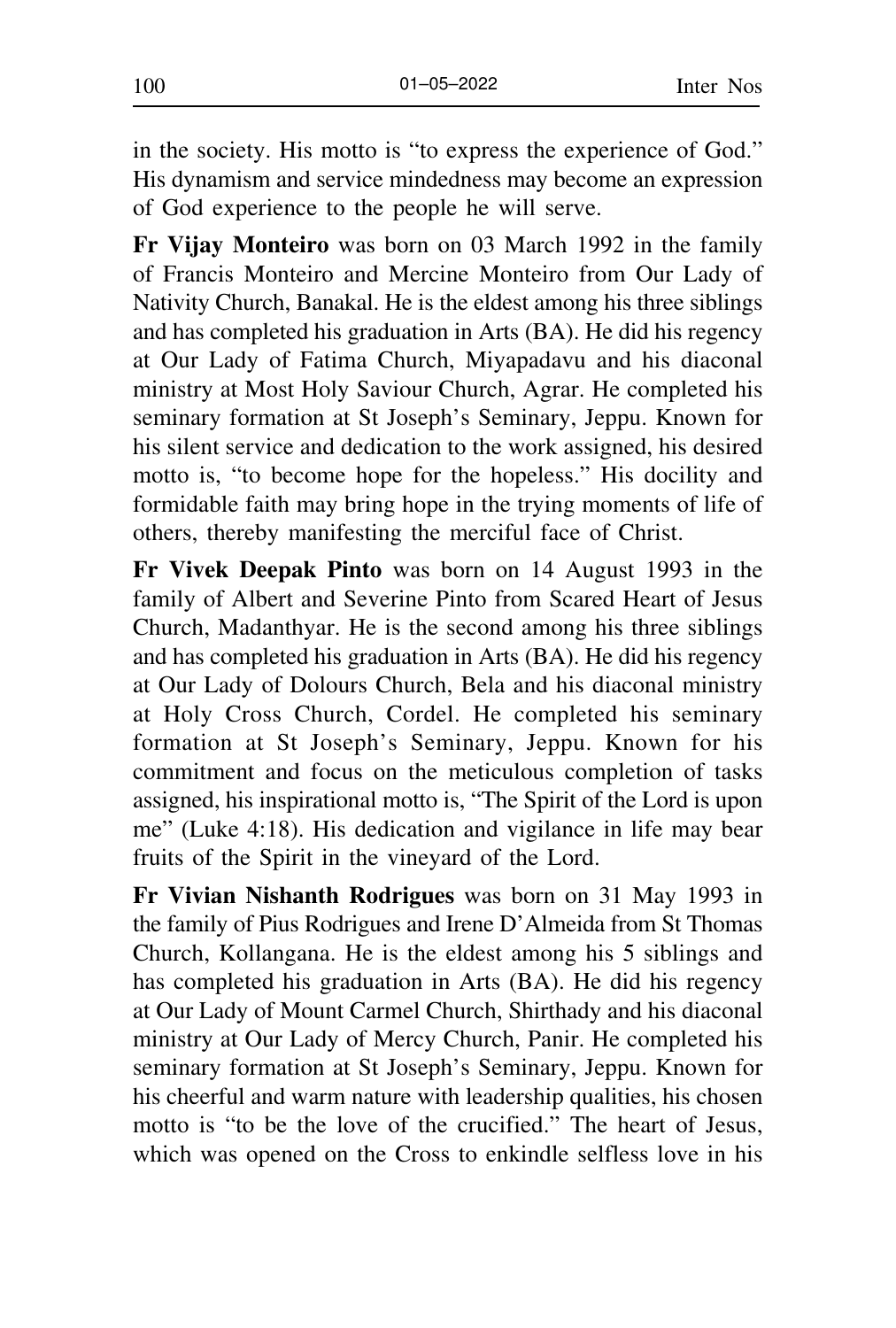heart, may communicate the same passionate love through his priestly ministry.

"The priesthood is the love of the heart of Jesus", the saintly Curé of Ars St John Marie Vianney would often say. Today the Church rejoices with heartfelt gratitude on the immense gift that priests represent through their hidden and tireless service. The Diocese of Mangalore, which has grown in leaps and bounds through the dedication of innumerable priests, exalts in the Lord today by adding five more priests with a prayer that they remain faithful to their vocation as "friends of Christ", whom he has called by name, chosen and sent as witnessed in the rite of Ordination. I conclude with what Pope Benedict XVI said in 2009 when proclaiming the Year for Priests: "Dear brother priests, let us ask the Lord Jesus for the grace to learn for ourselves something of the pastoral plan of Saint John Mary Vianney!... with complete identification with our Master".

> **- Rev. Rockwin Pinto** St Joseph Seminary, Jeppu

# **NEW DIOCESAN DIRECTORY 2022-2023**

We intend to bring out the new **Diocesan Directory** by the end of June 2022, soon after the annual transfers and pastoral assignments are done. We are aware that the information/details/ data in the current Directory requires updating and correction. We would be thankful to the Parish Priest if they would submitto the Chancery Office the necessary corrections/changes to be incorporated into the new Directory. Furthermore, we request the Parish Priests to inform the heads of religious houses/institutions within their pastoral territory so that they too could send in the required changes/corrections to be made in the new Directory.

Please send us the information as sought above by **28 May 2022**. We may not be able to include the changes/submissions made after this date. We seek your cooperation.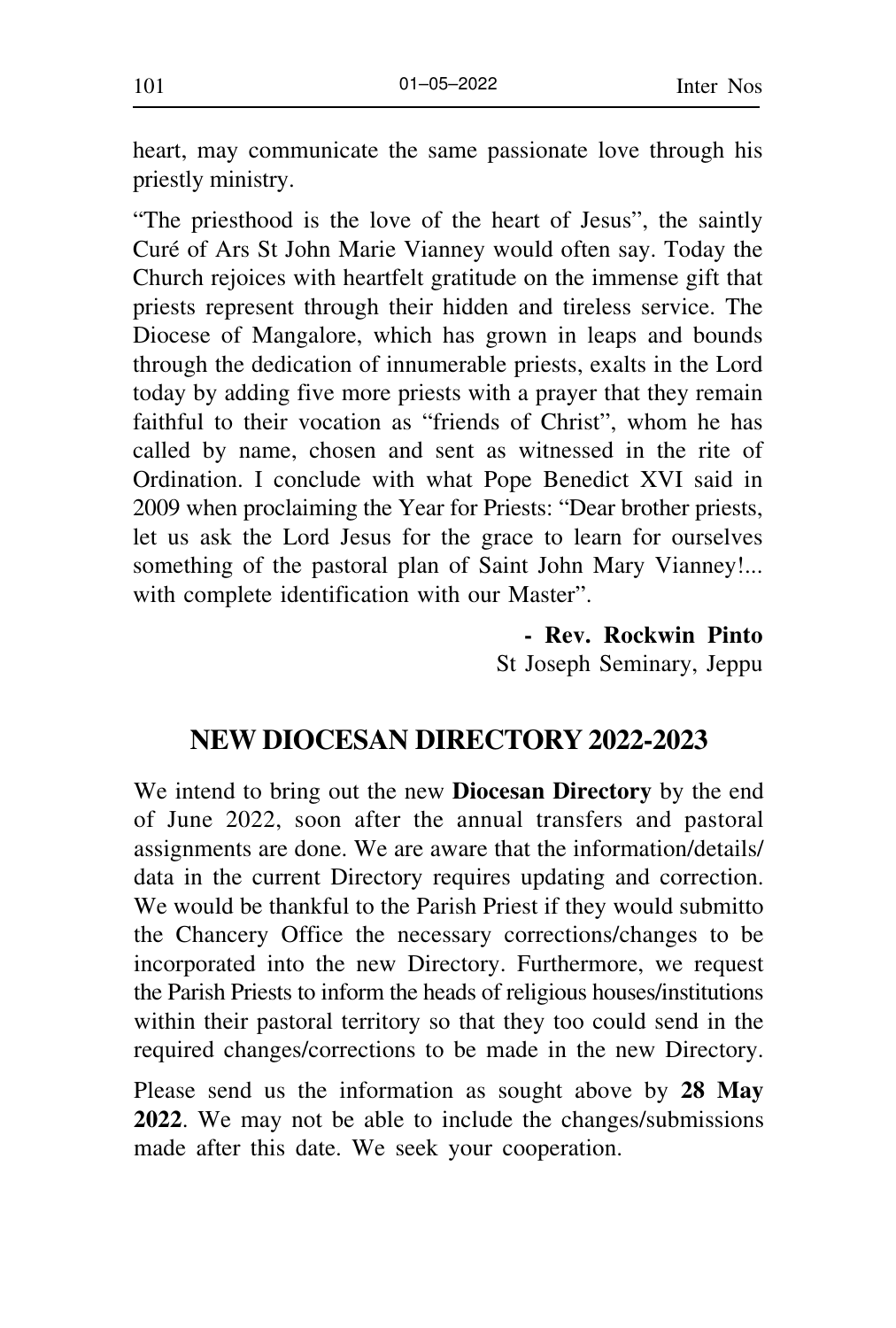# **DIOCESE OF MANGALORE Priests' Transfers and Assignments – 2022**

| No.          | <b>Name</b>                       | From                                 | Tо                                                     | <b>Date</b> |
|--------------|-----------------------------------|--------------------------------------|--------------------------------------------------------|-------------|
| $\mathbf{1}$ | Rev. Vivian Nishanth<br>Rodrigues | <b>New Priest</b>                    | Asst PP, Bendur                                        | 16.5.2022   |
| 2            | Rev. Santhosh<br>D'Souza          | Asst PP, Vamanjoor                   | <b>B.Ed. Studies, Resident</b><br>in Rosario Cathedral | 16.5.2022   |
| 3            | Rev. Ashwin Lawrencel<br>Crasta   | Asst PP, Bendur                      | Asst PP, Vamanjoor                                     | 17.5.2022   |
| 4            | Rev. Johnson Denzil<br>Pereira    | <b>New Priest</b>                    | Asst PP, Urwa                                          | 16.5.2022   |
| 5            | Rev. Thrishan D'Souza             | Asst PP, Bantwal                     | <b>Bishop's Secretary</b><br>Bishop's House            | 16.5.2022   |
| 6            | Rev. Rahul Dexter<br>D'Souza      | Asst PP, Urwa                        | Asst PP, Bantwal                                       | 17.5.2022   |
| 7            | Rev. Ivan Peter<br>Cordeiro       | <b>New Priest</b>                    | Asst PP, Cordel                                        | 16.5.2022   |
| 8            | Rev. Shaun Manohar<br>Rodrigues   | Asst PP, Cordel                      | Higher Studies, Rome                                   | 17.5.2022   |
| 9            | Rev. Rupesh Raveen<br>Tauro       | Asst PP, Bondel                      | Asst Director,<br>St Antony's, Jeppu                   | 16.5.2022   |
| 10           | Rev. Vijay Monteiro               | <b>New Priest</b>                    | Asst PP, Valencia                                      | 16.5.2022   |
| 11           | Rev. Lancy D'Souza                | Asst PP, Valencia                    | Asst PP, Bondel                                        | 17.5.2022   |
| 12           | Rev. Vivek Deepak<br>Pinto        | <b>New Priest</b>                    | Asst PP, Kinnigoli                                     | 16.5.2022   |
| 13           | Rev. William D'Souza              | Asst PP, Kinnigoli                   | Asst PP, Madanthyar                                    | 17.5.2022   |
| 14           | Rev. Steevan Joel<br>Cutinho      | Asst PP, Madanthyar                  | Asst PP, Permannur &<br><b>MSW Studies</b>             | 18.5.2022   |
| 15           | Rev. Ozmond Roshan<br>D'Souza     | Asst PP, Permannur                   | Asst PP, Bajpe                                         | 17.5.2022   |
| 16           | Rev. Roshan D'Cunha               | Asst PP, Bajpe                       | YCS Director,<br>Resident at Cascia                    | 16.5.2022   |
| 17           | Rev. Rupesh Madtha                | YCS Director,<br>Residence at Cascia | Designate Editor,<br>Raknno, Residence at<br>CODP      | 17.5.2022   |
| 18           | Rev. Antony Prakash<br>Monteiro   | Resident.<br>Mai De Deus, Puttur     | Resident<br>Priest-in-charge, Bellare                  | 16.5.2022   |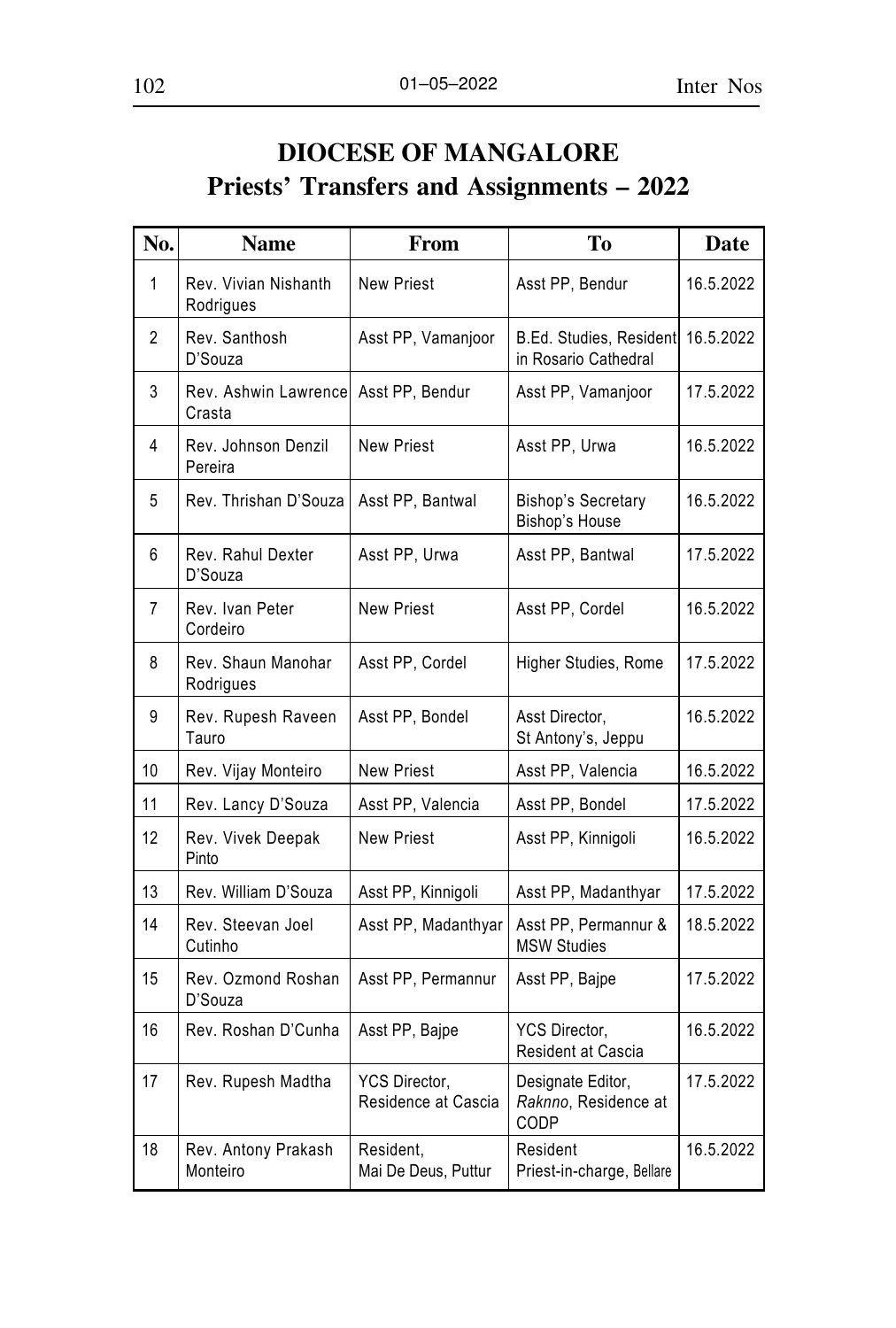| 19 | Rev. Paul Sebastian<br>D'Souza | In-charge Priest,<br>Bellare                     | Law Practice, Resident<br>in Valencia                                  | 17.5.2022 |
|----|--------------------------------|--------------------------------------------------|------------------------------------------------------------------------|-----------|
| 20 | Rev. Faustine Lucas<br>Lobo    | Director, Reg.<br>Pastoral Centre,<br>Bangalore  | PP, Kinnigoli                                                          | 16.6.2022 |
| 21 | Rev. L. Maxim Noronha          | Paroch. Adm., Kinnigoli                          | Continues as VG                                                        |           |
| 22 | Rev. Rohan Lobo                | <b>Bishop's Secretary</b>                        | PP. Taccode                                                            | 18.5.2022 |
| 23 | Rev. Naveen Prakash<br>D'Souza | PP, Taccode                                      | PP, Bambil                                                             | 19.5.2022 |
| 24 | Rev. Ivan Peter D'Mello        | PP, Bambil                                       | Paroch. Admin<br>Komangala & Resident<br>at Vorkady                    | 20.5.2022 |
| 26 | Rev. Joseph Martis             | Seminary, Jeppu                                  | PP, Derebail                                                           | 16.5.2022 |
| 27 | Rev. Austin Peter Peres        | PP, Derebail                                     | PP, Suratkal                                                           | 17.5.2022 |
| 28 | Rev. Paul Pinto                | PP, Suratkal                                     | PP, Mogarnad                                                           | 18.5.2022 |
| 29 | Rev. Mark Castelino            | PP, Mogranad                                     | PP, Fermai                                                             | 19.5.2022 |
| 30 | Rev. Louis Cutinha             | PP, Fermai                                       | PP, Kasargod                                                           | 20.5.2022 |
| 31 | Rev. Santhosh Lobo             | PP, Kasargod                                     | PP, Katipalla                                                          | 21.5.2022 |
| 32 | Rev. Joachim<br>Fernandes      | Paroch. Adm., Katipalla                          | Continues as<br>Director, SCCs                                         |           |
| 33 | Rev. Richard D'Souza           | Asst PP, Mudipu                                  | Socius, Suratkal                                                       | 30.5.2022 |
| 34 | Rev. Rudolph Ravi D'Sa         | Admin., Father Muller                            | PP, Gurpur                                                             | 16.5.2022 |
| 35 | Rev. Antony Lobo               | PP, Gurpur                                       | PP. Thodambila                                                         | 17.5.2022 |
| 36 | Rev. Kiran Maxim Pinto         | PP, Thodambila                                   | Resident at Ammembal;<br>HM at Mogarnad                                | 18.5.2022 |
| 37 | Rev. John Baptist<br>Crasta    | Designate Dir.,<br>St Antony's                   | Director,<br>St Antony's<br>Institutes, Jeppu                          | 15.5.2022 |
| 38 | Rev. Onil D'Souza              | Director, St Antony's                            | PP, Moodbidri-Town                                                     | 16.5.2022 |
| 39 | Rev. Paul Sequeira             | PP, Moodbidri-Town                               | PP, Vorkady                                                            | 17.5.2020 |
| 40 | Rev. Francis Rodrigues         | PP, Vorkady                                      | PP, Adyapady                                                           | 18.5.2022 |
| 41 | Rev. Edwin F. Pinto            | PP, Adyapady                                     | PP, Manjeshwar                                                         | 19.5.2022 |
| 42 | Rev. Vincent Saldanha          | PP, Manjeshwar                                   | Designate Manager,<br><b>Codialbail Press:</b><br>Res. at Shakthinagar | 20.5.2022 |
| 43 | Rev. Donald Nilesh<br>Crasta   | Asst Manager,<br>Codialbail<br>Res. Shakthinagar | Res. Codialbail Press;<br><b>MBA Studies</b>                           | 15.5.2022 |
| 44 | Rev. Ashok Rayan Crastal       | Lecturer, Puttur                                 | Principal, PUC, Puttur                                                 | 23.5.2022 |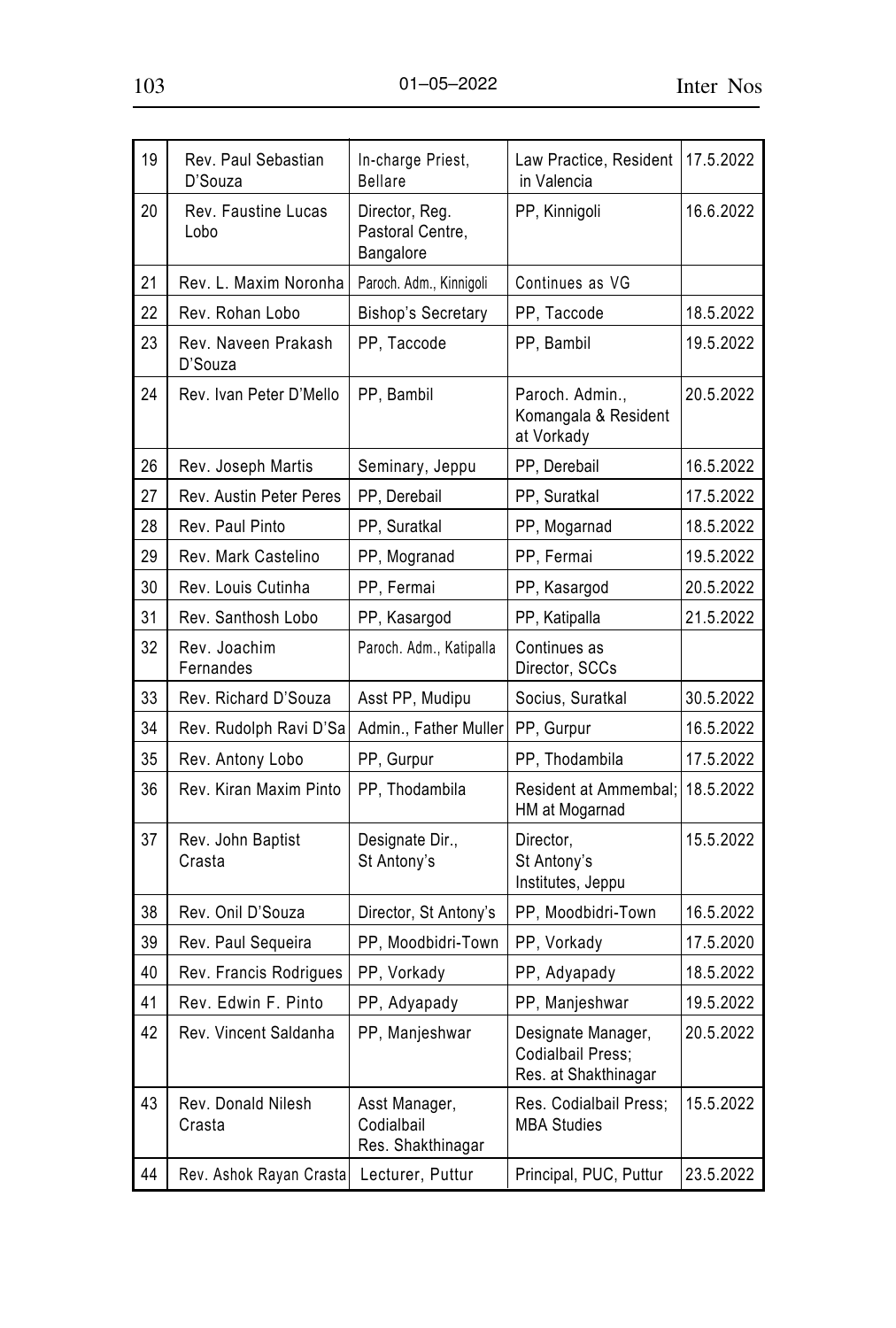| 45 | Rev. Vijay Lobo                  | Principal, PUC, Puttur                         | Principal PUC, Ujire                                                                   | 24.5.2022             |
|----|----------------------------------|------------------------------------------------|----------------------------------------------------------------------------------------|-----------------------|
| 46 | Rev. Joseph Udaya<br>Fernandes   | Principal, PUC, Ujire                          | Principal, CBSE.<br>Milagres-Mangalore                                                 | 25.5.2022             |
| 47 | Rev. Maxim M. D'Souzal           | HM, Milagres-Mangalore                         | HM. Neerude                                                                            | 26.5.2022             |
| 48 | Rev. Arun J. Mendonca            | HM, Neerude                                    | HM, Kulur High School                                                                  | 27.5.2022             |
| 49 | Rev. Santhosh Menezes            | Chaplain, Mount Rosary                         | Alangar Chaplain,<br>Snehalaya, Pavur                                                  | 1.5.2022              |
| 50 | Rev. Assisi Francis<br>D'Almeida | Director, Sandesha,<br>Bajjodi                 | Regional Educ.<br>Commission.<br>Bangalore                                             | 29.4.2022             |
| 51 | Rev. Joswine D'Souza             | M.Ph. Studies.<br>Bangalore                    | St Joseph's Seminary,<br>Jeppu                                                         | 01.5.2022             |
| 52 | Rev. Praveen Leo Lasrado         | Administrator, Seminary,<br>Jeppu              | Rector, Gladsom;<br><b>Vocation Promotor</b>                                           | 02.5.2022             |
| 53 | Rev. Anil Ivan<br>Fernandes      | Rector, Gladsom<br>Director ad interim.<br>CCC | Director, CCC;<br>Residence at CODP                                                    | 03.5.2022             |
| 54 | Rev. Victor D'Souza              | Principal, Rosario<br>PU College               | Asst Director,<br>Friendship House &<br>Counselling Centre.<br>(Res. Friendship House) | 01.5.2022             |
| 55 | Rev. Francis Xavier<br>Gomes     | Medical leave, Res.<br>CODP                    | Residence in St Zuze<br>Vaz Home, Jeppu                                                | 16.5.2022             |
| 56 | Rev. Frederick Correa, CMF       |                                                | PP, St Lawrence, Bola                                                                  | 01.6.2022             |
| 57 | Rev. Michael D'Souza,<br>CMF     | PP, St Lawrence, Bola                          | Returns to his<br>Province                                                             | 02.6.2022             |
|    |                                  | <b>ADDITIONAL ASSIGNMENTS</b>                  |                                                                                        |                       |
|    |                                  | <b>Current</b>                                 | <b>Additional</b>                                                                      | <b>From</b>           |
| 58 | Rev. Naveen Pinto                | St Joseph's Seminary,<br>Jeppu                 | Associate Judicial<br>Vicar.<br>Ecclesiastical Tribunal                                | 01.7.2022             |
| 59 | Rev. Daniel Veigas               | PP, Ashoknagar                                 | Defender of the Bond                                                                   | 01.7.2022             |
| 60 | Rev. Henry Sequeira              | Socius, Urwa                                   | Defender of the Bond                                                                   | 01.7.2022             |
| 61 | Rev. Lawrence Cutinha            | Asst PP, Angelore                              | <b>MSW Studies</b>                                                                     | Academic<br>year 2022 |
| 62 | Rev. Suraj Joseph Lobo           | Asst PP, Bejai                                 | <b>B.</b> Ed Studies                                                                   | Academic<br>year 2022 |
| 63 | Rev. Naveen<br>Prakash Pinto     | Udaya School,<br>Manjeshwar                    | M. Ed Studies                                                                          | Academic<br>year 2022 |

X Peter Paul Saldanha **Bishop of Mangalore**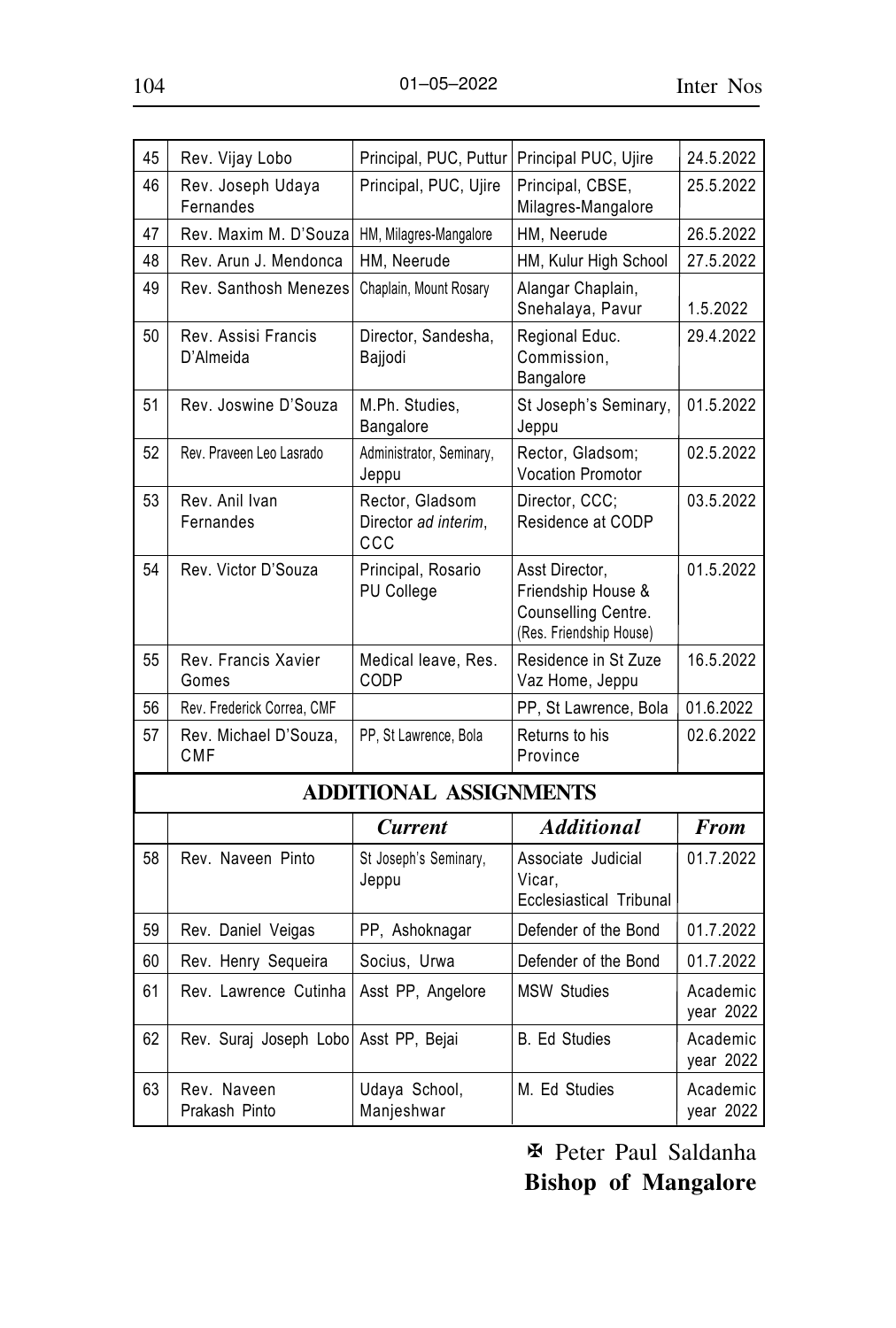# **MANGALA JYOTHI**

#### **I. Programmes for May 2022**

- 5 : Pre Synodal Meeting Liturgy Animation, Bendur
- 8 : Liturgy Seminar, Miyar Parish
- 8 : Lectors / Choir Training, Moodubelle Parish
- 9-10 : Youcat India Indian Team Meeting, NBCLC
- 11-12: Meeting with the YOUCAT International Director, Bangalore
- 15 : Liturgy Seminar
- 29 : Catechism Teachers follow-up Seminar, Mogarnad Deanery
- 29 : Catechism Teachers follow-up Seminar, Bantwal Deanery

#### **II. Commission for Catechetics - Information**

**1. Inauguration of the new catechetical year 2022:** In our Diocese, we begin the new catechetical year on 5th June 2022 at the parish level. So you are requested to organise an inauguration at the main Mass. The special service of inauguration will be sent to you soon.

**2. Registration of Students data online:** Like last year, you are also requested to register students' details online by visiting www.mangalajyothi.com / parish login / Sunday Catechism students data. It is mandatory. Kindly complete the process (from I Std. to X Std.) before 30th June 2022.

**3. Newly selected catechism teachers training:** The training for the newly selected catechism teachers will be held at Mangala Jyothi on 12th June 2022 from 9 a.m. to 3 p.m. Mass is included in this programme. Registration fee Rs. 200/-. Kindly register the names of the participants before 6th June 2022. The certificate will be given to all the participants.

**4. Sunday Catechism Text Books:** The Sunday Catechism textbooks and catechetical materials will be available from 10<sup>th</sup> June onwards. This year all the students must possess a personal copy of the Bible.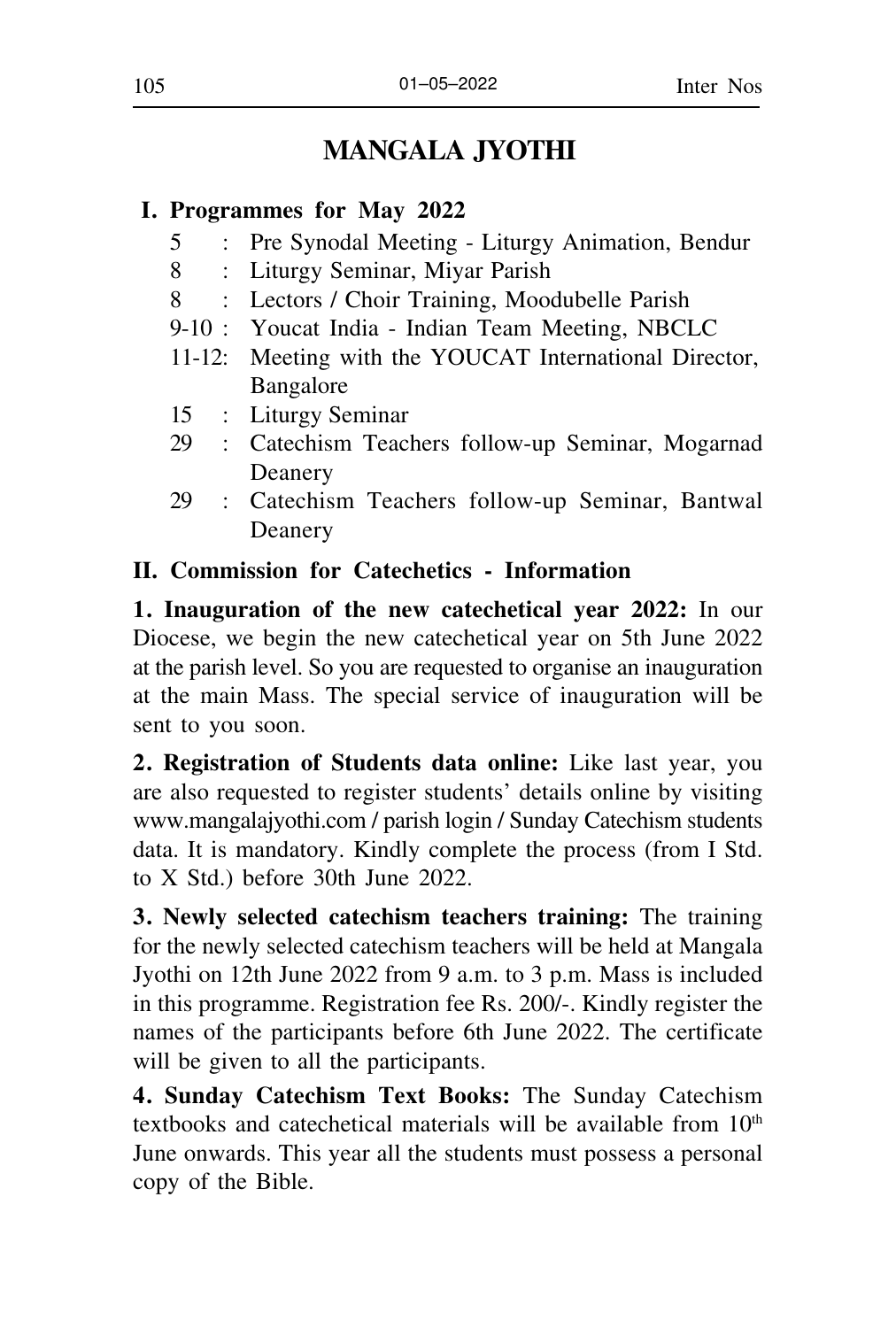## **III. Commission for Liturgy-information :**

**1. Extraordinary Ministers Training:** The training programme for the newly selected extraordinary ministers will be held on 19 July 2022 at Mangala Jyothi from 9 a.m. to 3 p.m. Registration fee is Rs. 200/-. Please register the names of the participants before 10th June 2022.

Please note that it is the responsibility of the parish priest to select suitable candidates for this important ministry. Do not ask the volunteers or allow the vice president to select candidates for this ministry. The eligibility criteria: age 40 years for admission and 65 years for retirement. (Religious sisters are exempted). But the training and faculty from the Bishop is mandatory for all, even to the religious brothers and sisters.

**2.** You are requested to update the extraordinary ministers' data online regularly (Name, age, qualification ....) in our website www.mangalajyothi.com/parish login/extraordinary ministers data.

**3.** All the parish priests are requested to maintain a separate file for the extraordinary ministers. Please collect the photocopy of the certificates from the members. Some ministers do not have revised faculty; hence you are requested to obtain the faculty from the Bishop again. Some have lost their certificates; in this case, we will be issuing new certificates provided they need to re-attend the follow-up programmes.

#### **IV. New Arrivals and other books:**

- 1. Do this in Memory of Me Understanding and Celebrating the Eucharist
- 2. ಸೊಮ್ಯಾಚೆಂ ದರ್ಶನ್ ಆರಾಧನ್ ಆನಿ <mark>ಖುರಾವಾಟ್</mark>
- 3. ಸ್ವರಾಂಜಲಿ ಗಾನಾಂಜಲಿ
- 4. Mass Candles, Votive Candles, Murdom Candles, superior quality Hosts & Particles, Incense are available at our stall.
- 5. First Holy Communion Certificates, Candles, Crown, Veils, Rosaries, Scapular are available at our Stall.
- 6. Bible Stickers, Prayer Cards, Bible quotation box, etc.

**- Director,** Mangala Jyothi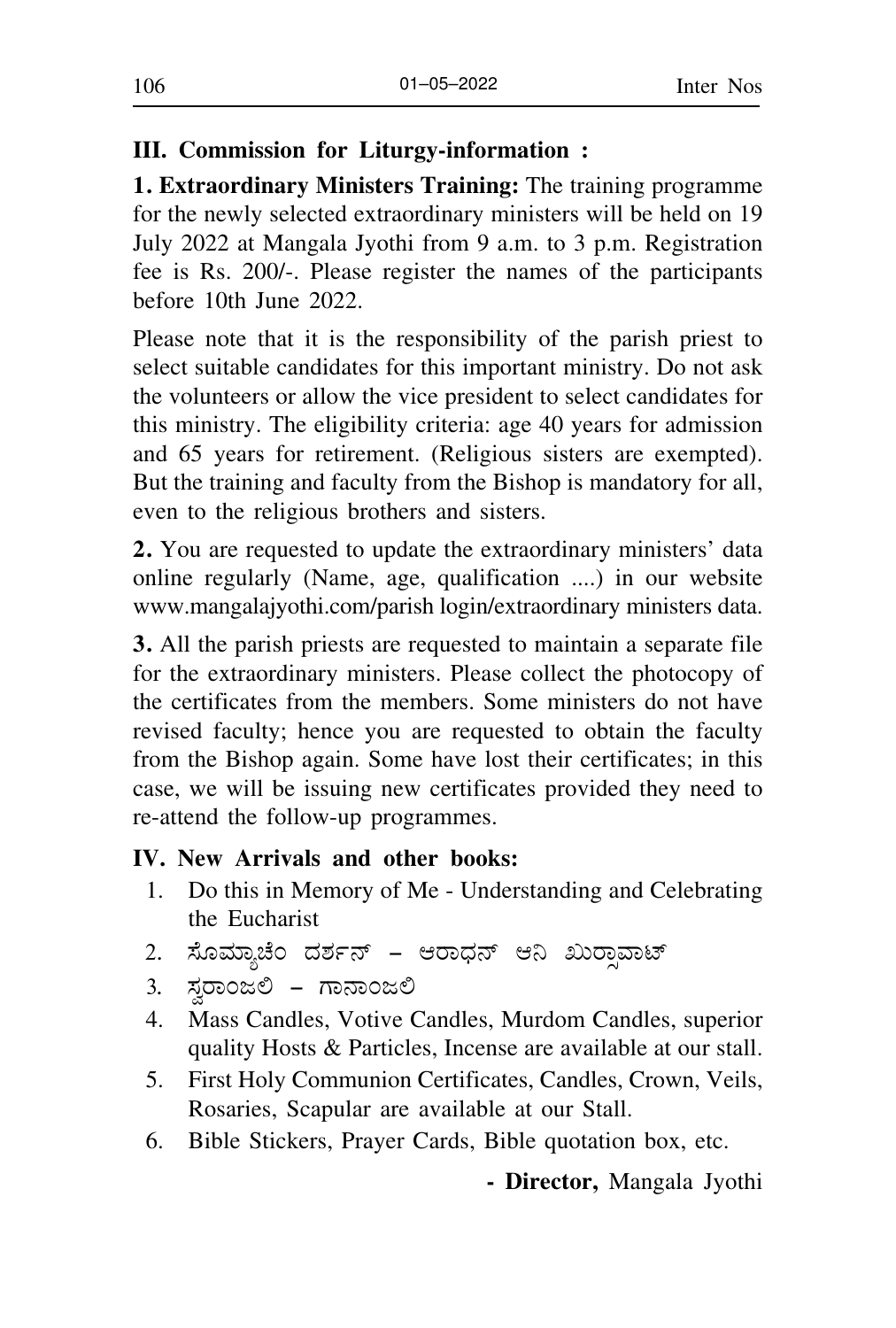#### **BIBLICAL COMMISSION, DIOCESE OF MANGALORE**

1. *Ephphatha***,** the Biblical Centre of the Diocese of Mangalore, a unit of Mangala Jyothi, was inaugurated on 30 March 2022 at Pastoral Institute, Shanthi Kiran, Bajjodi. This centre – *Ephphatha* - will cater to the biblical formation of our people through various bible centred activities.

2. **Bible Class:** The Bible Class on the Gospel of Matthew, which had to be postponed due to the weekend curfew, will be held from the First week of June on Five Saturdays. The classes will be held on June 04, 11, 18, 25, and July 02, from 3.00 pm to 6.00 pm at Pastoral Institute, Shanthi Kiran, Bajjodi, Mangalore. The Parish Priests are kindly requested to make this known to the people and encourage them to participate. This course is designed in Konkanni and is suitable for priests, religious and laity.

3. **Bible Correspondence Course:** *Ephphatha*, the Biblical Centre of the Diocese of Mangalore, a unit of Mangala Jyothi, will also commence an introductory Bible Correspondence Course with contact programmes on 01 June 2022. This course is designed to help people become well-versed with the books of the Bible and grasp their essential messages. Hence, this correspondence course will pave the way for advanced courses.

4. **Bible Marathon:** Organising the Bible Marathons are effective ways of getting to know the Bible. The popularly known *Bible Nironthori* sessions are being held at various places in India. On a few occasions in the past, some parishes of our Diocese also have organised such events. We can boldly say that reading the Bible as a parish community impacts the readers and the community positively and nourishes them spiritually. As was mentioned in the past, we in our Diocese need to have such sessions often. At least every three months, a book of the Bible needs to be read as a community. Some parishes have already begun such an exercise, and I request and hope that other parishes hold communitarian bible reading sessions. We can start with the gospels. Thus, we will have completed reading the four gospels in one year. It was already suggested that we could hold such events under the banner or title ಬೈಬಲ್ ವಾಚ್ಯಾಂ–ಬೈಬಲ್ ವಾಂಚ್ಯಾಂ/ **Let's read the Bible; Let's live the Bible.**

For example, if we take up the gospel of Matthew, 28 readers, along with the priest holding the Bible, come in a procession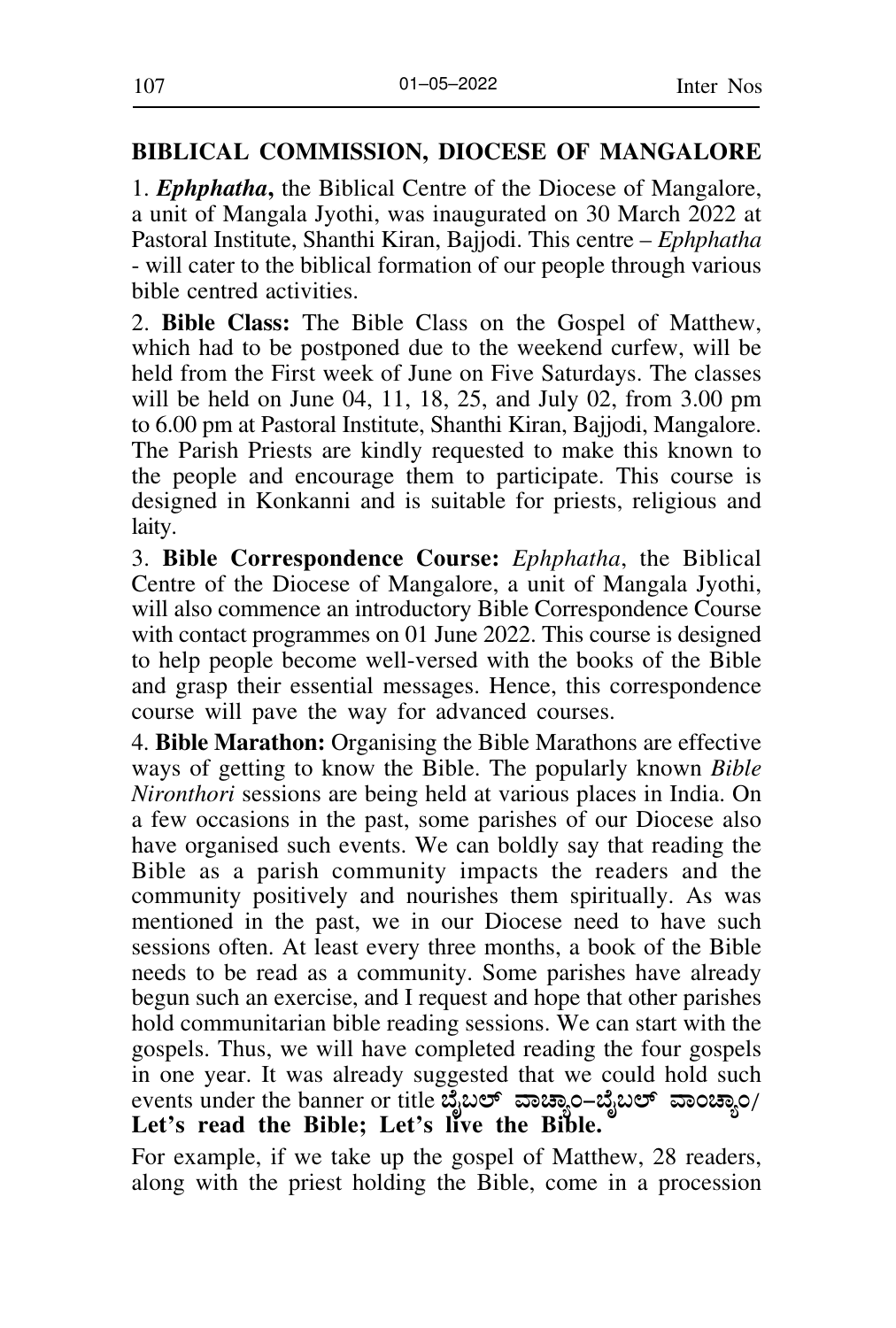accompanied by a suitable hymn. The priest keeps the Bible on a decorated stand, incenses the Bible, and someone can garland it. The priest or a leader gives a small introduction to the gospel of Matthew for five minutes. Twenty-eight people can read the twenty-eight chapters of the gospel. Three or four breaks can be given by singing a chorus of a hymn on the word of God. After reading all chapters, the priest could say a prayer and conclude with a blessing and a hymn. The whole session will take three and a half hours. The Bible commission members can organise this programme jointly with the other commissions (SCC, Proclamation and evangelisation, ... etc.). For parish specific banners, introductions to the gospel and so on, please don't hesitate to contact the Ephphatha Biblical Centre, Shanthi Kiran Bajjodi. Email: ephphathabiblicalcentre@outlook.com or call or text the Secretary, Diocesan Biblical Commission, 9844763634.

**- Secretary,** Diocesan Biblical Commission

# **PROGRAMMES OF CODP**

|              | 03.05.2022 : Workers' Day celebration in CODP-ISD                                        |
|--------------|------------------------------------------------------------------------------------------|
|              | 08.05.2022 : - MGNREGS activity at Adyar                                                 |
|              | - Construction of eco-bricks bench at Bedrampala                                         |
|              | 10.05.2022 : Training on environment protection and watershed<br>management at Moodbidri |
|              | 14.05.2022 : Training in self-employment for Madhura<br>Mahasanghamembers at Bakrebail   |
|              | 15.05.2022 : - Exposure visit to organic farm at Merlapadavu                             |
|              | - General health camp at Talapady                                                        |
|              | 20.05.2022 : Training on goat rearing and poultry at Kokkada                             |
| 21.05.2022:  | - Cleanliness drive at Budoli                                                            |
|              | - Training in self-employment at Vorkady                                                 |
|              | - Ramzaan celebration and training on goat<br>rearing and poultry at Kumbla              |
|              | 22.05.2022 : Ramzaan celebration at Mavinakatte                                          |
| 23.05.2022 : | Training on the strengthening of Mahasangha for<br>members of Vanitha MS at Manjeshwar   |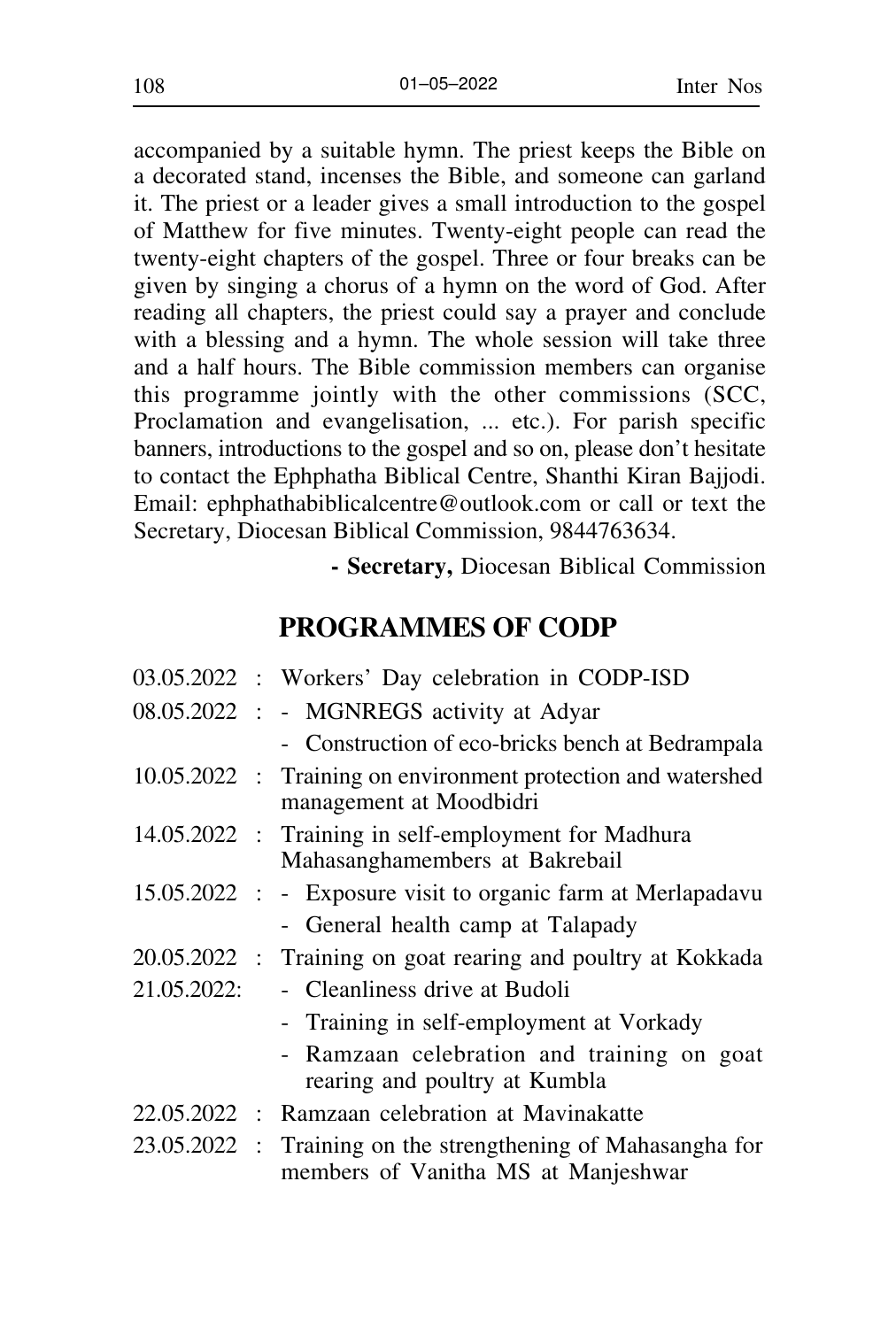|  | 24.05.2022 : - Training on leadership at Talapady<br>- Training on goat rearing and poultry at Bela<br>and Balepuni |
|--|---------------------------------------------------------------------------------------------------------------------|
|  | 26.05.2022 : - Cleanliness drive at Puttur                                                                          |
|  | 27.05.2022 : - Cleanliness drive at Kumbdaje                                                                        |
|  | 30.05.2022 : Training on environment protection and watershed                                                       |
|  | management at Bajpe                                                                                                 |

## **– Director, CODP**

# **ST JOSEPH ENGINEERING COLLEGE VAMANJOOR, MANGALURU – 575 028**

#### *COMMON ENTRANCE TEST (CET) – 2022*

Registration and filling of Application online for CET 2022 from 18.04.2022 to 05.05.2022 upto the Last date to pay the application fee – online –  $06.05.2022$ .

| <b>DATE</b> | DAY      | <b>TIMINGS</b>                | <b>SUBJECT</b> | <b>MARKS</b> |
|-------------|----------|-------------------------------|----------------|--------------|
| 16/06/2022  | Thursday | $10.30$ a.m. $-11.50$<br>a.m. | Biology        | 60           |
|             |          | $2.30$ p.m. $-3.50$ p.m.      | Mathematics    | 60           |
| 17/06/2022  | Friday   | $10.30$ a.m. $-11.50$<br>a.m. | Physics        | 60           |
|             |          | $2.30$ p.m. $-3.50$ p.m.      | Chemistry      | 60           |

For more details, candidates are requested to visit the KEA website http://kea.kar.nic.in

Please encourage the students of your parish who have a desire to appear for the forthcoming CET-2022 entrance examinations to pursue Engineering Education at St Joseph Engineering College.

> **- Rev. Wilfred P. D'Souza** Director – SJEC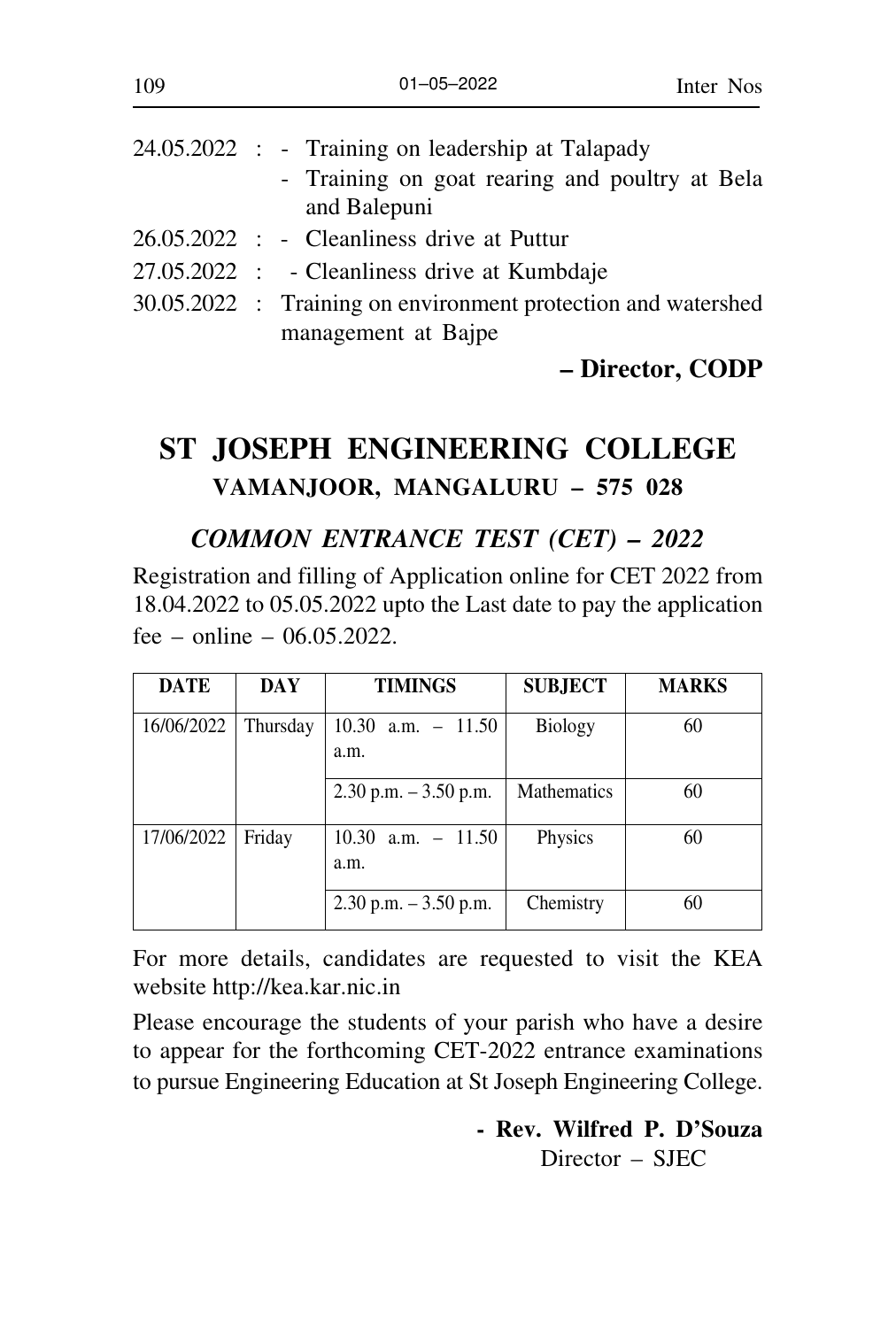# **ADMISSION FORMALITIES FATHER MULLER MEDICAL COLLEGE**

#### **For M.B.B.S. Course:**

**Eligibility Criteria:** A candidate should have passed in 2nd PUC with English as one of the Languages and obtained a minimum of 50% of Marks in aggregate in Physics, Chemistry, Biology subjects. (\*40% for SC, ST, Cat-1, 2A, 2B, 3A and 3B category candidates)

AND - A candidate should have declared as qualified in NEET. Criteria for Determination of Merit / Rank is based on NEET Score Rank and obtained a minimum of  $50<sup>th</sup>$  percentile. (\*40%) for SC, ST, Cat-1, 2A, 2B, 3A and 3B category candidates)

#### **Seat Matrix:**

| Total seats                      | 150 |
|----------------------------------|-----|
| Government seats $+$             | 37  |
| Christian Minority (Mgt merit) + | 55  |
| GMP seats (Mgt merit) $+$        | 14  |
| OPN seats (Mgt merit)            | 14  |
| Q quota seats (payment seats)    | 7   |
| NRI seats                        | 23  |

+ for Karnataka State students as per eligibility criteria

**Note:** *All Admissions to M.B.B.S. Course are done by the Government through Karnataka Examination Authority, Bengaluru. All details will be available on* www.kea.kar.nic.in

#### **Eligibility for Christian Quota:**

Should have studied in Karnataka for a period of Ten Years from 1st Standard to qualifying exam and passed SSLC/10th or 2nd PUC/12th from Karnataka state.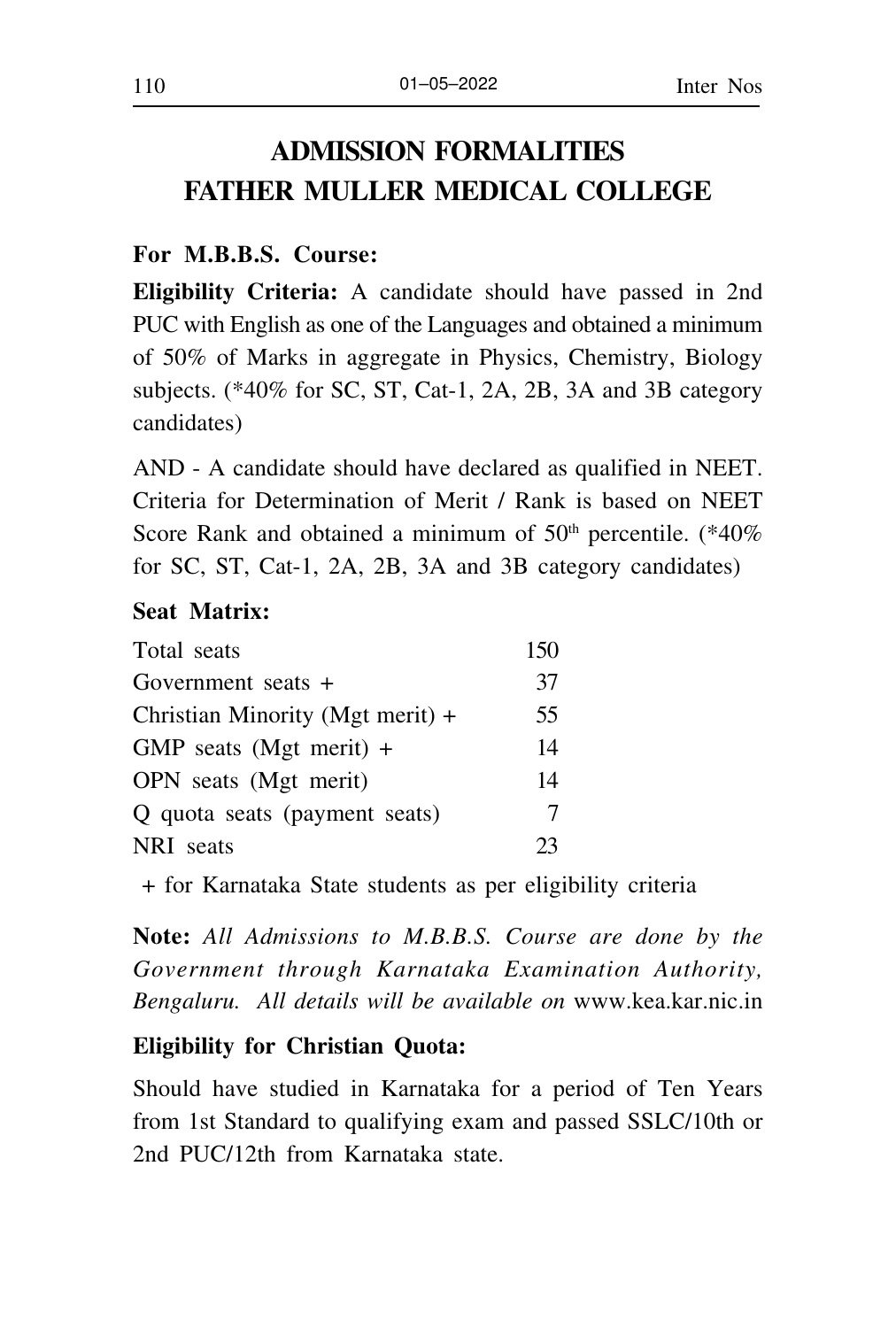## **Documents required for Christian Quota:**

- 1. SSLC Marks Card
- 2. II PUC Marks Card
- 3. UG NEET Admission Ticket and Score Card
- 4.  $2<sup>nd</sup>$  PUC/12<sup>th</sup> standard study certificate from the College with signature of Principal
- 5. Religious Minority Certificate issued by concerned Tahshildar

# **Clarification on Religious Minority Certificate:**

The Religious Minority Certificate / Christian Certificate / Income Certificate should be in the name of the student only.

# **OBC or IIIB Category:**

If the annual income is below Rupees eight lakhs, then the Christian student can claim OBC category (IIIB category). All Christian students do not belong to OBC or III B category. If the income is below Rupees eight lakhs, then only they belong to OBC or III B Category. Such candidates have to obtain **Caste and Income Certificate** from the local Tahshildar. This benefit will be only for Karnataka State candidates.

# **Benefit for OBC or IIIB Category:**

The benefit for this category students are – the qualifying criteria for NEET Exam is 40<sup>th</sup> percentile. Admission will be based on the merit of NEET Score. Preference for admission or relaxation in fees will not be applicable.

# **Christian General Merit Category:**

If the annual income is above Rupees eight lakhs, then the Christian student belongs to Christian General Merit (GM) category. Such candidates have to obtain only **Caste certificate** from the local Tahshildar or any government competent authority. the qualifying criteria for NEET Exam is 50<sup>th</sup> percentile.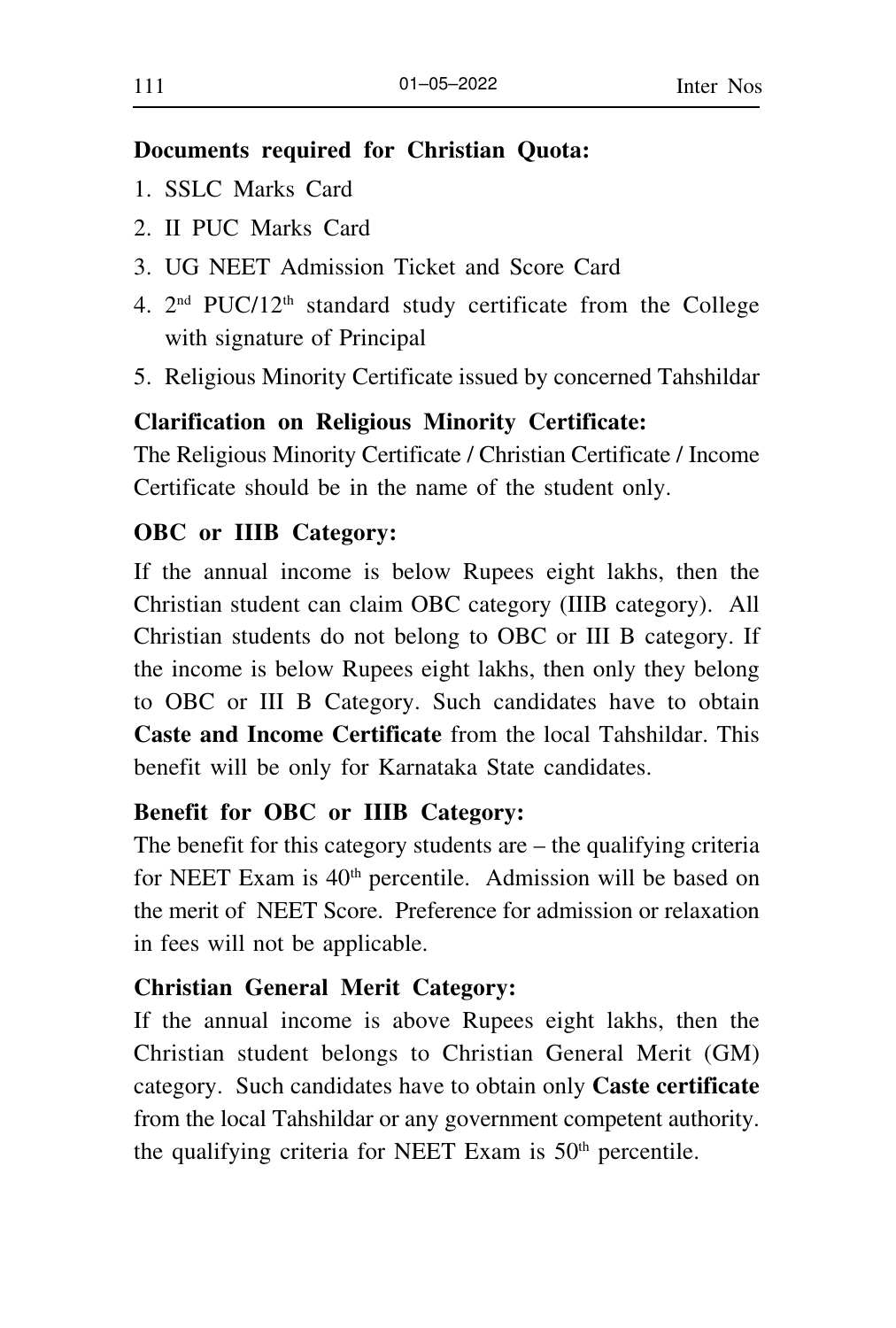# **FATHER MULLER COLLEGE OF ALLIED HEALTH SCIENCES**

# **For B.P.T. / Allied Courses:**

The following course of study is provided in our Institution:

| SI.            | Name of the course and eligibility                                                                                                                                                                                   | <b>Total</b>     | Govt  |
|----------------|----------------------------------------------------------------------------------------------------------------------------------------------------------------------------------------------------------------------|------------------|-------|
| No.            |                                                                                                                                                                                                                      | seats            | seats |
| 1.             | <b>Bachelor of Physiotherapy (B.P.T.)</b><br>$-4\frac{1}{2}$ years including six months<br>Internship. Eligibility: Pass in<br>PUC $/ 10 + 2$ with 50% aggregate marks<br>in PCB with English as compulsory subject. | 60               | 12    |
| $\overline{2}$ | <b>B.Sc. Medical Laboratory Technology -</b><br>4 years including one year Internship.<br>Eligibility: Pass in PUC $/ 10 + 2$ with<br>PCB with English as compulsory subject.                                        | 40               | 08    |
| 3.             | <b>B.Sc. Medical Imaging Technology - 4 years</b><br>including one year Internship.<br>Eligibility: Pass in PUC $/ 10 + 2$ with<br>PCB with English as compulsory subject.                                           | 30               | 06    |
| 4.             | <b>B.Sc. Radiotherapy Technology - 4 years</b><br>including one year Internship.<br>Eligibility: Pass in PUC $/ 10 + 2$ with PCB<br>with English as compulsory subject.                                              | 10               | 2     |
| 5.             | <b>B.Sc.</b> Anaesthesia Technology & Operation<br>Theatre Technology - 4 years<br>including one year Internship.<br>Eligibility: Pass in PUC $/ 10 + 2$ with<br>with English as compulsory subject.<br>PCB          | 40               | 08    |
| 6.             | <b>B.Sc. Renal Dialysis Technology - 4 years</b><br>including one year Internship.<br>Eligibility: Pass in PUC $/ 10 + 2$ with PCB<br>with English as compulsory subject.                                            | 10 <sup>10</sup> | 2     |
| 7.             | B.H.A. (Bachelor of Hospital Administration):<br>- 3 years duration.<br><b>Eligibility:</b> Pass in PUC with any principle<br>subjects with English as compulsory subject.                                           | 25               | 05    |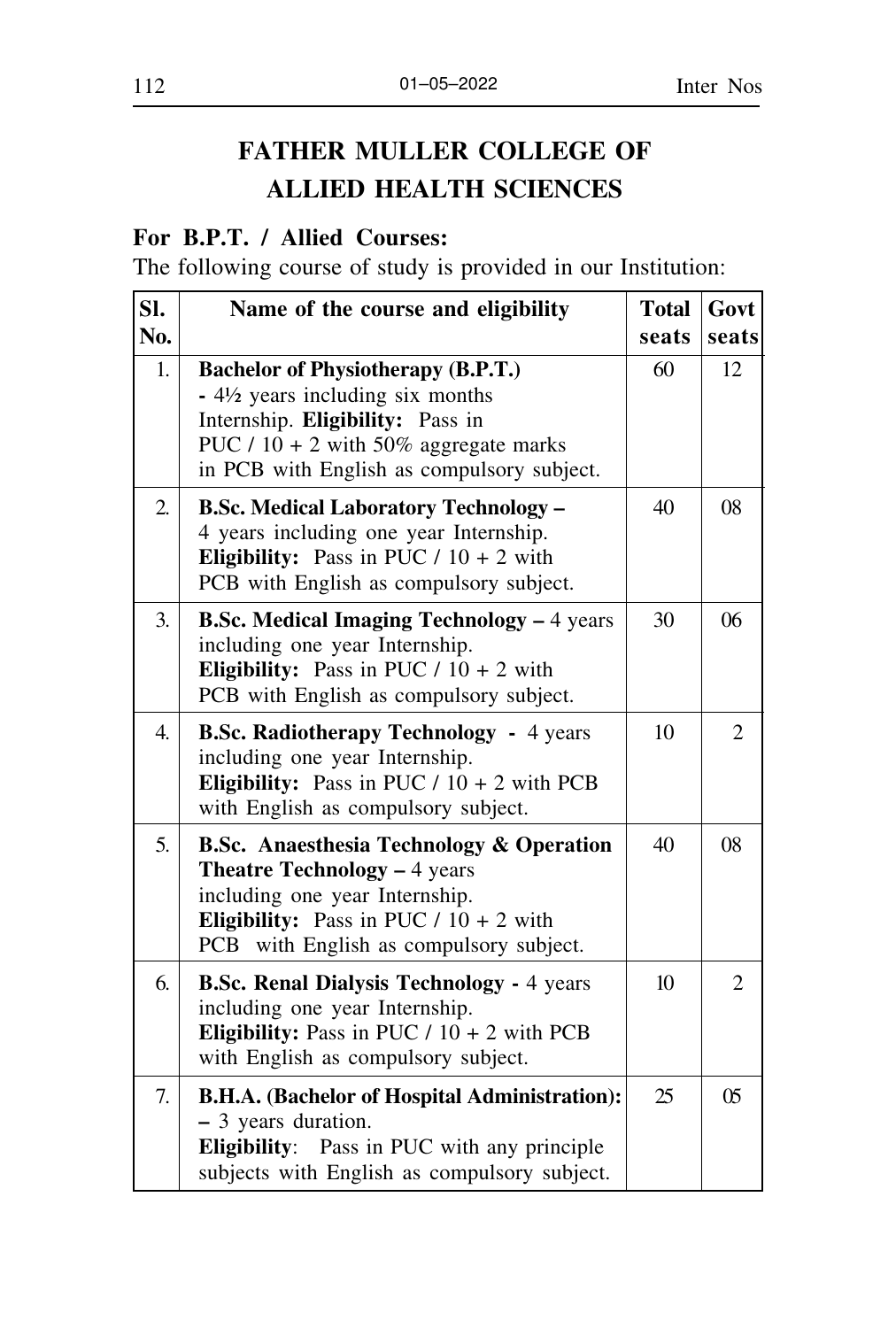| Sl.<br>No. | Name of the course and eligibility                                                                                                                                                                                                                                                                                                                                                                           | <b>Total</b><br>seats                 | Govt<br>seats              |
|------------|--------------------------------------------------------------------------------------------------------------------------------------------------------------------------------------------------------------------------------------------------------------------------------------------------------------------------------------------------------------------------------------------------------------|---------------------------------------|----------------------------|
| 8.         | M.Sc. MLT: 2 years course<br><b>Specialities:</b><br>(1) Microbiology & Immunology<br>(2) Clinical Biochemistry                                                                                                                                                                                                                                                                                              | 0 <sub>5</sub><br>0 <sub>5</sub>      | 01<br>01                   |
|            | (3) Haematology & Blood Transfusion<br>Eligibility: A pass in B.Sc. MLT course from<br>Institutions affiliated to RGUHS or from<br>other Universities considered equivalent by<br><b>RGUHS.</b>                                                                                                                                                                                                              | 05                                    | 01                         |
| 9.         | <b>Masters in Hospital Administration:</b> 2 years<br>Eligibility: Pass in any recognised<br>course.<br>Bachelors degree, Viz., MBBS, BDS, Nursing,<br>B.Pharm, Allied Health Sciences OR<br>Recognised Degree in Arts, Commerce, Law<br>or Management with 50% marks in aggregate                                                                                                                           | 40                                    | 08                         |
| 10.        | Master of Physiotherapy: 2 years course<br><b>Specialities:</b><br>1. Neurological and<br>Psychosomatic Disorders<br>2. Musculo-skeletal Disorders &<br>Sports Physiotherapy<br>3. Cardio-respiratory Disorders<br>Eligibility: Pass in B.Sc. (PT) or B.P.T. degree<br>from RGUHS or any University in India or<br>abroad recognised as equivalent by RGUHS<br>with not less than 50% of marks in aggregate. | <sub>03</sub><br>$\Omega$<br>$\Omega$ | $\Omega$<br>$\Omega$<br>01 |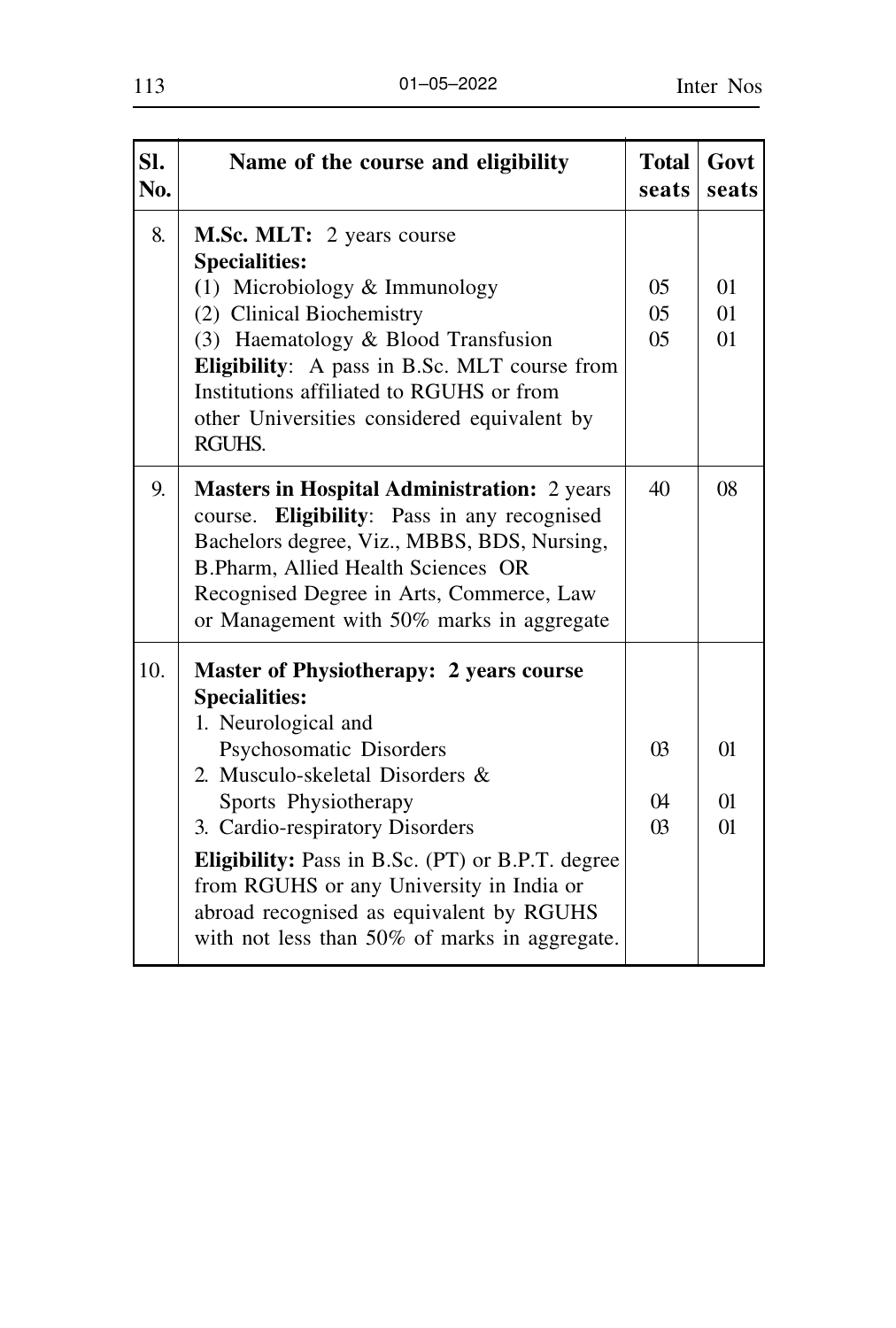# **FATHER MULLER HOMOEOPATHIC MEDICAL COLLEGE**

| SI.<br>No.       | Course                                                                                                                                                                                                                                                                                                                                                                                                  | <b>Total</b><br>seats | Govt<br>seats |
|------------------|---------------------------------------------------------------------------------------------------------------------------------------------------------------------------------------------------------------------------------------------------------------------------------------------------------------------------------------------------------------------------------------------------------|-----------------------|---------------|
| 1.               | <b>BHMS</b> (Bachelor in Homoeopathic Medicine<br>& Surgery) $4\frac{1}{2}$ years & 1 year Compulsory<br>Rotatory Internship affiliated to RGUHS<br>Eligibility:<br>1. PUC with the subjects of Physics,<br>Chemistry, Biology & English with<br>50% marks. $(SC/ST/OBC - 40%$ marks)<br>$2.50th$ percentile in the National Eligibility<br>Entrance Test (NEET). (SC/ST/OBC with<br>$40th$ percentile) | 100                   | 40            |
| $\overline{2}$ . | M.D. (Homoeopathy)<br>Admission (3 years) affiliated to RGUHS<br>Eligibility:<br>1. Degree of Homoeopathic Medicine $\&$<br>Surgery (BHMS)<br>2. All India Ayush Post Graduate Entrance<br>Test Qualification (AIAPGET)                                                                                                                                                                                 | 27                    | 11            |

# **FATHER MULLER SCHOOL OF NURSING**

| SI.<br>No. | Course                                                 | <b>Total</b><br>seats | Govt<br>seats |
|------------|--------------------------------------------------------|-----------------------|---------------|
|            | General Nursing & Midwifery $-3$ years                 | 60                    |               |
|            | <b>Eligibility:</b> PUC or $+2$ with Science, Commerce |                       |               |
|            | & Arts affiliated to Karnataka State Diploma in        |                       |               |
|            | Nursing Examination Board, Bengaluru.                  |                       |               |

# **FATHER MULLER COLLEGE OF NURSING**

| Sl.<br>No. | <b>Course</b>                                                   | seats seats | Total   Govt |
|------------|-----------------------------------------------------------------|-------------|--------------|
|            | <b>PB B.Sc. Nursing – 2 years</b>                               | 60          |              |
|            | Eligibility: After completion of GNM,<br>is affiliated to RGUHS |             |              |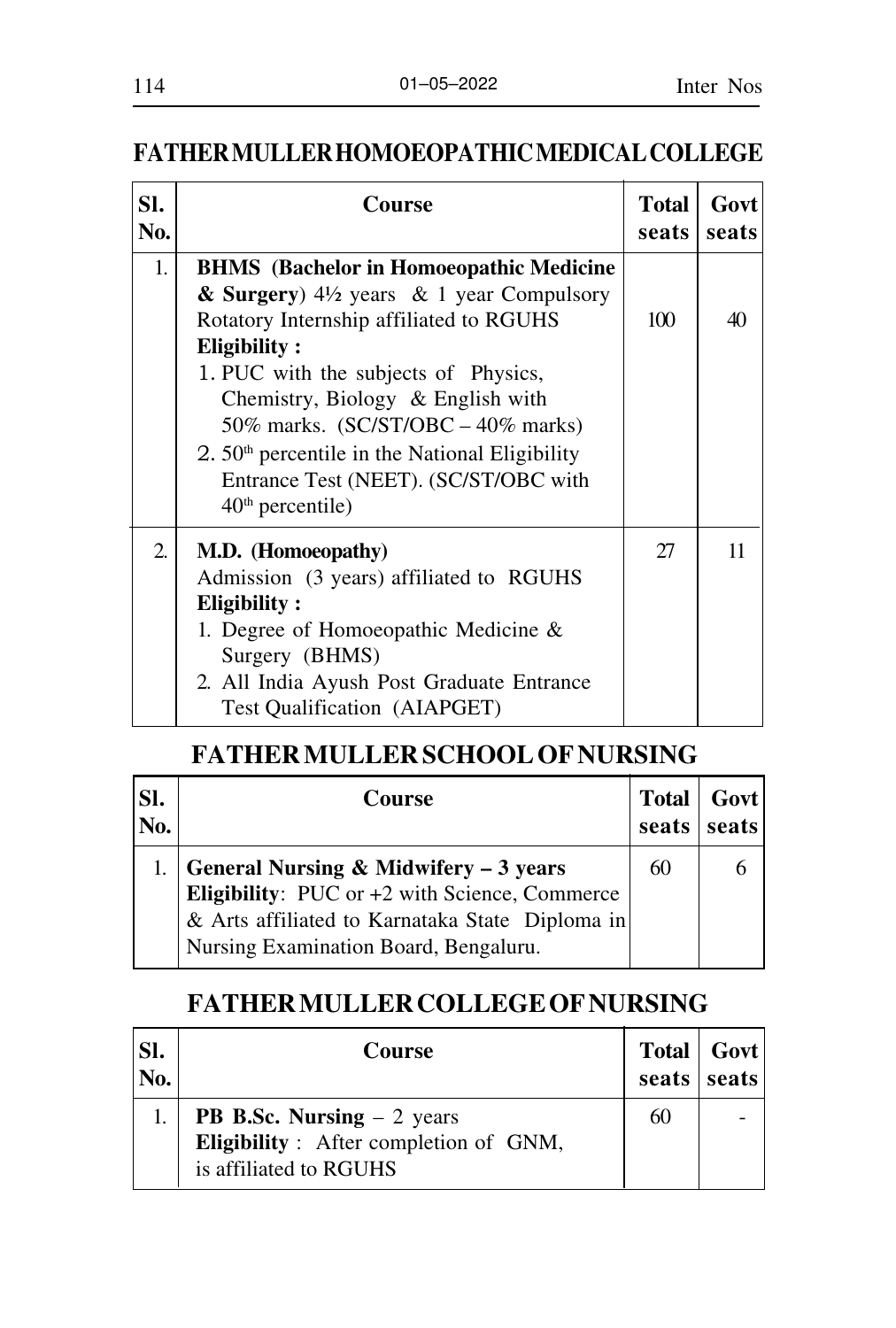| SI.<br>No. | <b>Course</b>                                                                                                                                   | <b>Total</b><br>seats | <b>Govt</b><br>seats |
|------------|-------------------------------------------------------------------------------------------------------------------------------------------------|-----------------------|----------------------|
| 2.         | B.Sc. Nursing $-4$ years<br>Eligibility : PUC or $+2$ with Physics, Chemistry<br>& Biology Subjects affiliated to RGUHS                         | 100                   |                      |
| 3.         | M.Sc. Nursing $-2$ years<br>Eligibility: $B.Sc.(N)/PB B.Sc. (N)$ with one<br>year experience is must after B.Sc. Nursing<br>affiliated to RGUHS | 40                    |                      |

# **FATHER MULLER COLLEGE (SPEECH & HEARING)**

| SI.<br>No.       | Name of the course and eligibility                                                                                                                                                                                                                                                                      | <b>Total</b><br>seats | Govt<br>seats |
|------------------|---------------------------------------------------------------------------------------------------------------------------------------------------------------------------------------------------------------------------------------------------------------------------------------------------------|-----------------------|---------------|
| 1.               | Bachelor of Audiology & Speech Language<br><b>Pathology</b> ( <b>B.ASLP</b> ) $-4$ years including<br>one year internship.<br><b>Eligibility: PUC</b> with Physics, Chemistry,<br>and Biology/Mathematics/Computer Science/<br>Statistics/Electronics/Psychology<br>affiliated to Mangalore University. | 30                    |               |
| $\overline{2}$ . | M.Sc. (Aud) and M.Sc. (SLP) - 2 year<br>Post Graduate program with 4 semesters.<br>Eligibility: $B.ASLP$ or $B.Sc.$ (Sp. & Hg.) degree<br>having an average of not less than 55% of<br>marks affiliated to Mangalore University.                                                                        | 12 each 2 each        |               |

*For Physiotherapy, Allied Health Sciences, B.Sc. Nursing, GNM Programme, Speech & Hearing Courses: Online Applications are available on our website*

**www.fathermuller.edu.in from 1st May 2022.**

We request you to share this information with your parishioners/ congregation/audience/students. We thank you for your kind support and extend our best wishes.

> - **Rev. Richard Aloysius Coelho** Director, FMCI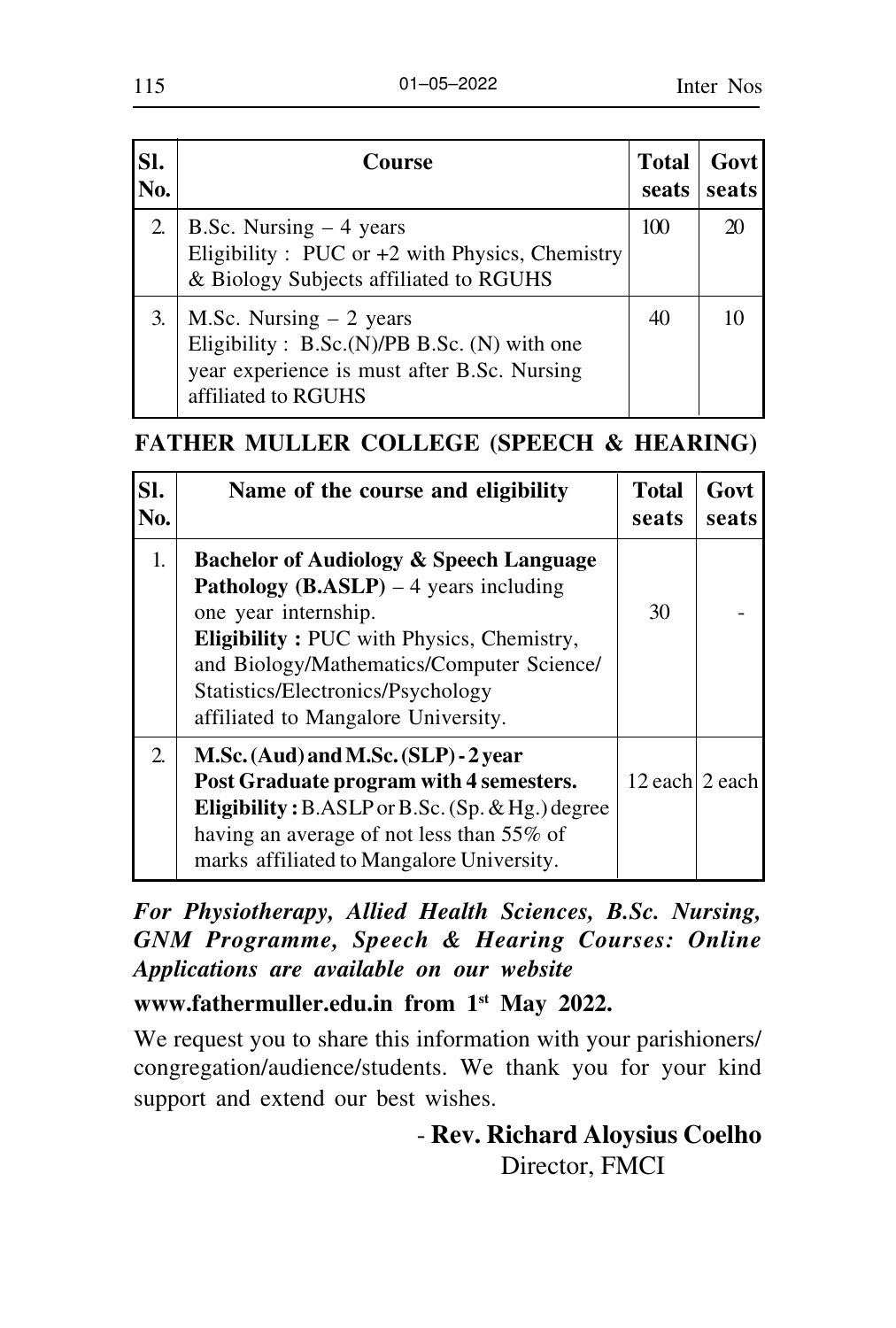# **CONCERNING PRIESTS ESTABLISHING AND MANAGING INDEPENDENT TRUSTS**

[*The following is a letter of the Apostolic Nuncio (Prot. N.0899/21/IN dated 08.10.2021) addressed to the Bishops of Tamil Nadu. It is reproduced here because its content is relevant and applies to priests also here and everywhere*]

Your Graces and Lordships,

[*Omissis*]. Particularly, I wish to refer to Can. 285 §4 of Canon Law. With regard to priests, it stipulates that "*without the permission of their Ordinary, they are not to take on the management of goods belonging to lay persons or secular offices which entail an obligation of rendering accounts. They are prohibited from giving surety even with their own goods without consultation with their proper ordinary*."

Furthermore, according to Can. 286, "*clerics are prohibited from conducting business or trade personally or through others, for their own advantage or that of others, except with the permission of legitimate ecclesiastical authority*."

It has come to my attention … there is a tendency amongst the clergy to establish and manage independent trusts, habitually registered under the guise of a *Non-Governmental Organization*, ostensibly intended to provide assistance to those in need.

Even if the aim of such trusts may appear to be praise worthy, all too often, these trusts become financial and political power bases for the priests involved.

Therefore, in light of the Canons cited above, the matter must be regulated by the relevant Bishops, following some guidelines that might be provided by the Bishops' Conference.

Priests and religious should not be directly associated with any independent or stand-alone Trusts or Societies or For/Not for Profit Companies, unless their involvement has specifically been approved by the diocesan Ordinary. In short, priests and religious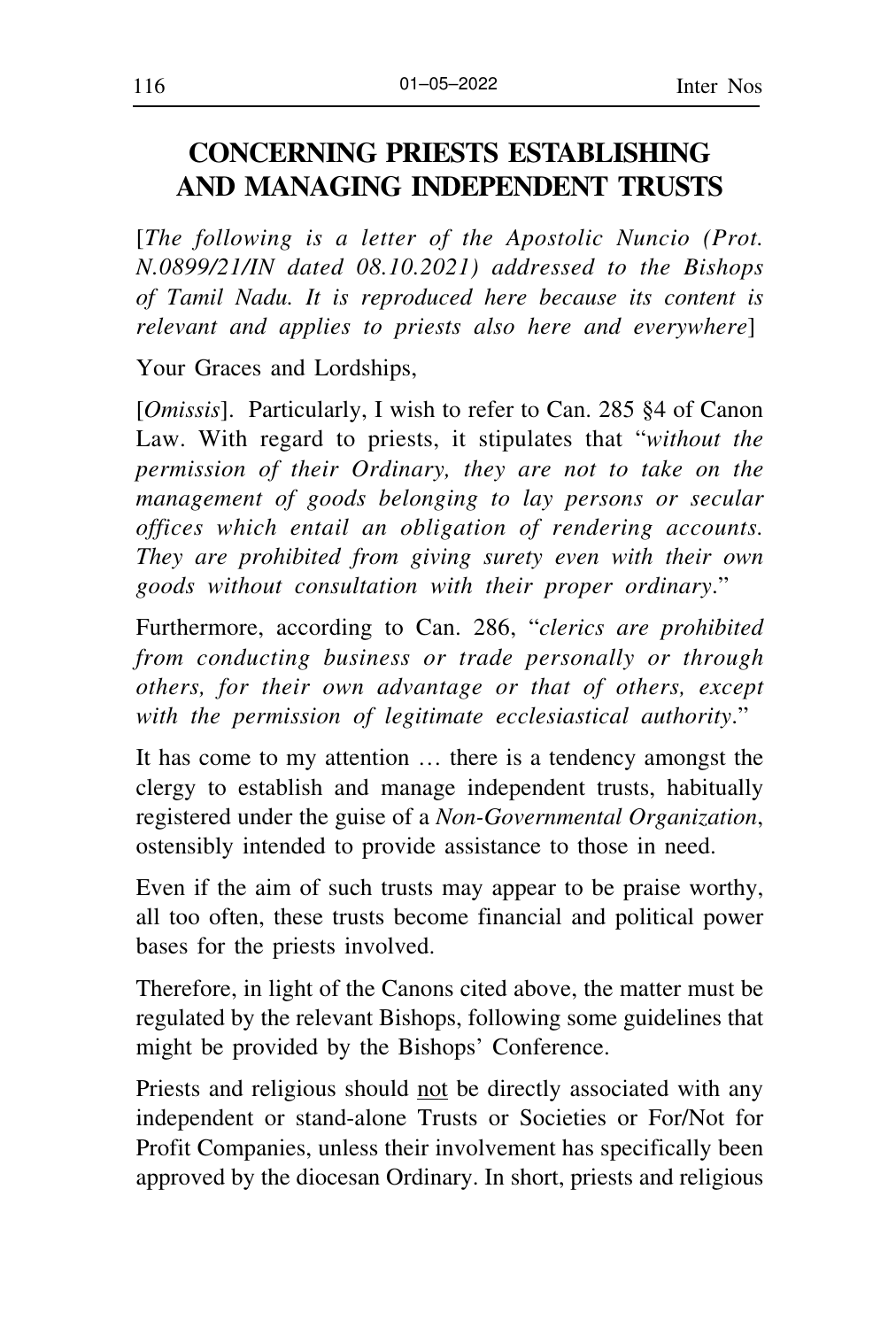must have authorization to hold secular offices, for which they are legally accountable.

Canon Law is also clear on the consequences of an infringement of these norms, precisely in circumstances where a profit is generated by the activities involved: "*Clerics or religious who exercise a trade or business contrary to the prescripts of the canons are to be punished according to the gravity of the delict*" (Can. 1392).

In light of this, … every Bishop might consider the following steps:

- 1) To ascertain the details of the personal trusts held by any of the priests in the Diocese.
- 2) To instruct that the existing personal trusts are to be closed and no newones be opened.
- 3) To bring under the control of the diocesan trust or the diocesan social services trust those trusts that are of genuine benefit to the life and mission of the Diocese.
- 4) To resolve that no trust is to be under the sole control of a single member of the clergy.

Thanking you in advance for the consideration you will accord to this plea for the well-being of the Church [...].

With my warm regards and prayerful wishes, I remain

Yours fraternally in Christ,

Archbishop Leopoldo Girelli **Apostolic Nuncio**

# **ASSIGNMENT OF REGENT-SEMINARIANS**

- 
- 2) Loywin Rodrigues O.L. of Mercy, Panir
- 3) Prinston D'Souza Gladsom, Bolar
- 
- 5) Royston D'Souza St Antony's, Naravi
- 6) Vinol Robin Fernandes O.L. of Dolours, Bela
- 1) Ajay Jeevan D'Souza Most Holy Saviour, Agrar
	-
	-
- 4) Rajath Ashish Lobo Pastoral Institute, Bajjodi
	-
	-